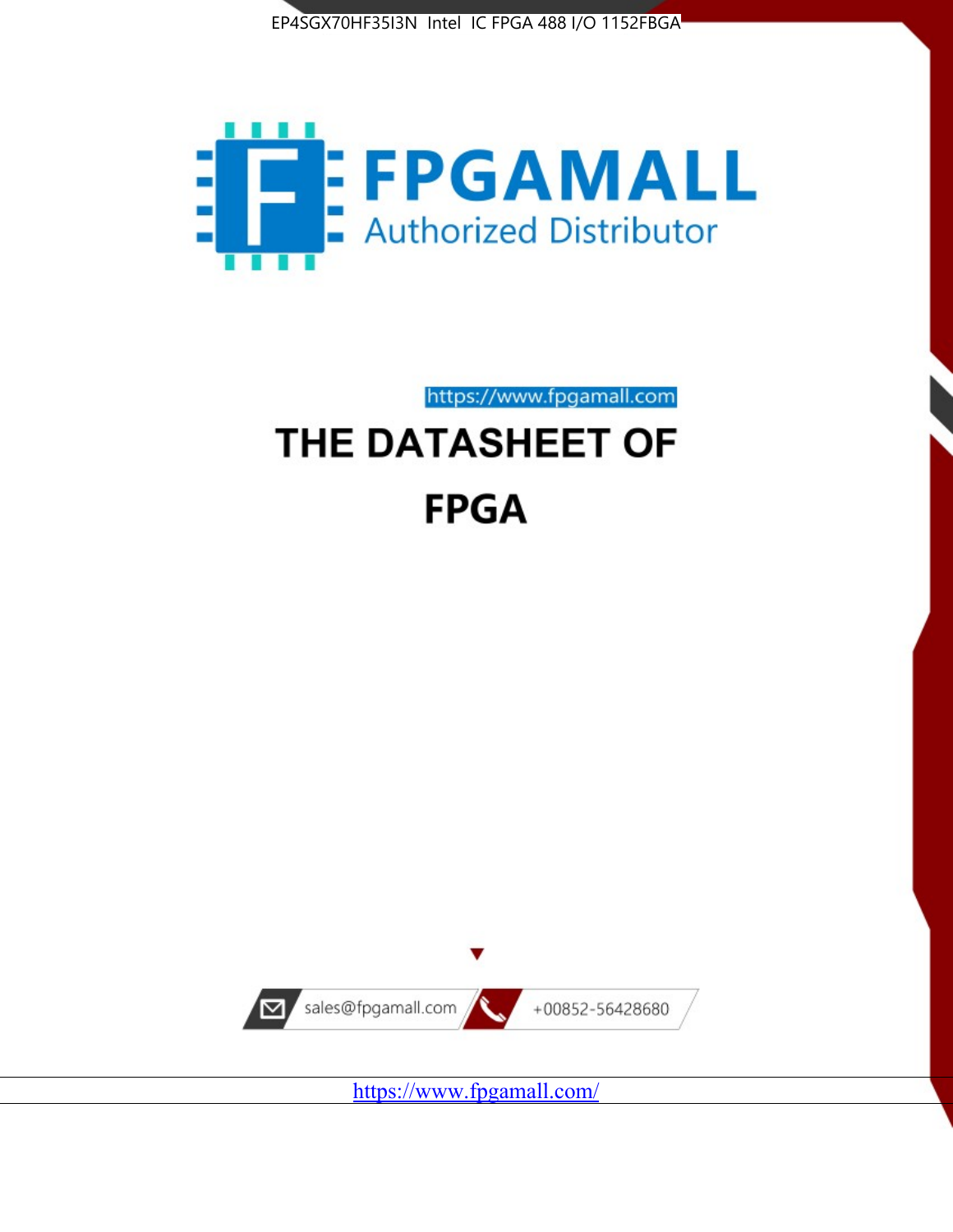EP4SGX70HF35I3N Intel IC FPGA 488 I/O 1152FBGA



# **1. Overview for the Stratix IV Device Family**

**SIV51001-3.5**

Altera® Stratix® IV FPGAs deliver a breakthrough level of system bandwidth and power efficiency for high-end applications, allowing you to innovate without compromise. Stratix IV FPGAs are based on the Taiwan Semiconductor Manufacturing Company (TSMC) 40-nm process technology and surpass all other high-end FPGAs, with the highest logic density, most transceivers, and lowest power requirements.

The Stratix IV device family contains three optimized variants to meet different application requirements:

- Stratix IV E (Enhanced) FPGAs—up to 813,050 logic elements (LEs), 33,294 kilobits (Kb) RAM, and 1,288 18 x 18 bit multipliers
- Stratix IV GX transceiver FPGAs—up to 531,200 LEs, 27,376 Kb RAM, 1,288 18 x 18-bit multipliers, and 48 full-duplex clock data recovery (CDR)-based transceivers at up to 8.5 Gbps
- Stratix IV GT—up to 531,200 LEs, 27,376 Kb RAM, 1,288 18 x 18-bit multipliers, and 48 full-duplex CDR-based transceivers at up to 11.3 Gbps

The complete Altera high-end solution includes the lowest risk, lowest total cost path to volume using HardCopy® IV ASICs for all the family variants, a comprehensive portfolio of application solutions customized for end-markets, and the industry leading Quartus® II software to increase productivity and performance.

f For information about upcoming Stratix IV device features, refer to the *[Upcoming](http://www.altera.com/literature/hb/stratix-iv/uf01001.pdf?GSA_pos=2&WT.oss_r=1&WT.oss=upcoming)  [Stratix IV Device Features](http://www.altera.com/literature/hb/stratix-iv/uf01001.pdf?GSA_pos=2&WT.oss_r=1&WT.oss=upcoming)* document.

f For information about changes to the currently published *Stratix IV Device Handbook*, refer to the *[Addendum to the Stratix IV Device Handbook](http://www.altera.com/literature/hb/stratix-iv/stx4_siv54002.pdf)* chapter.

This chapter contains the following sections:

- "Feature Summary" on page 1–2
- "Architecture Features" on page 1–6
- "Integrated Software Platform" on page 1–19
- "Ordering Information" on page 1–19

@2016 Altera Corporation. All rights reserved. ALTERA, ARRIA, CYCLONE, HARDCOPY, MAX, MEGACORE, NIOS, QUARTUS and STRATIX words and logos are trademarks of Altera Corporation and registered in the U.S. Patent and Trademark



Stratix IV Device Handbook Volume 1 January 2016

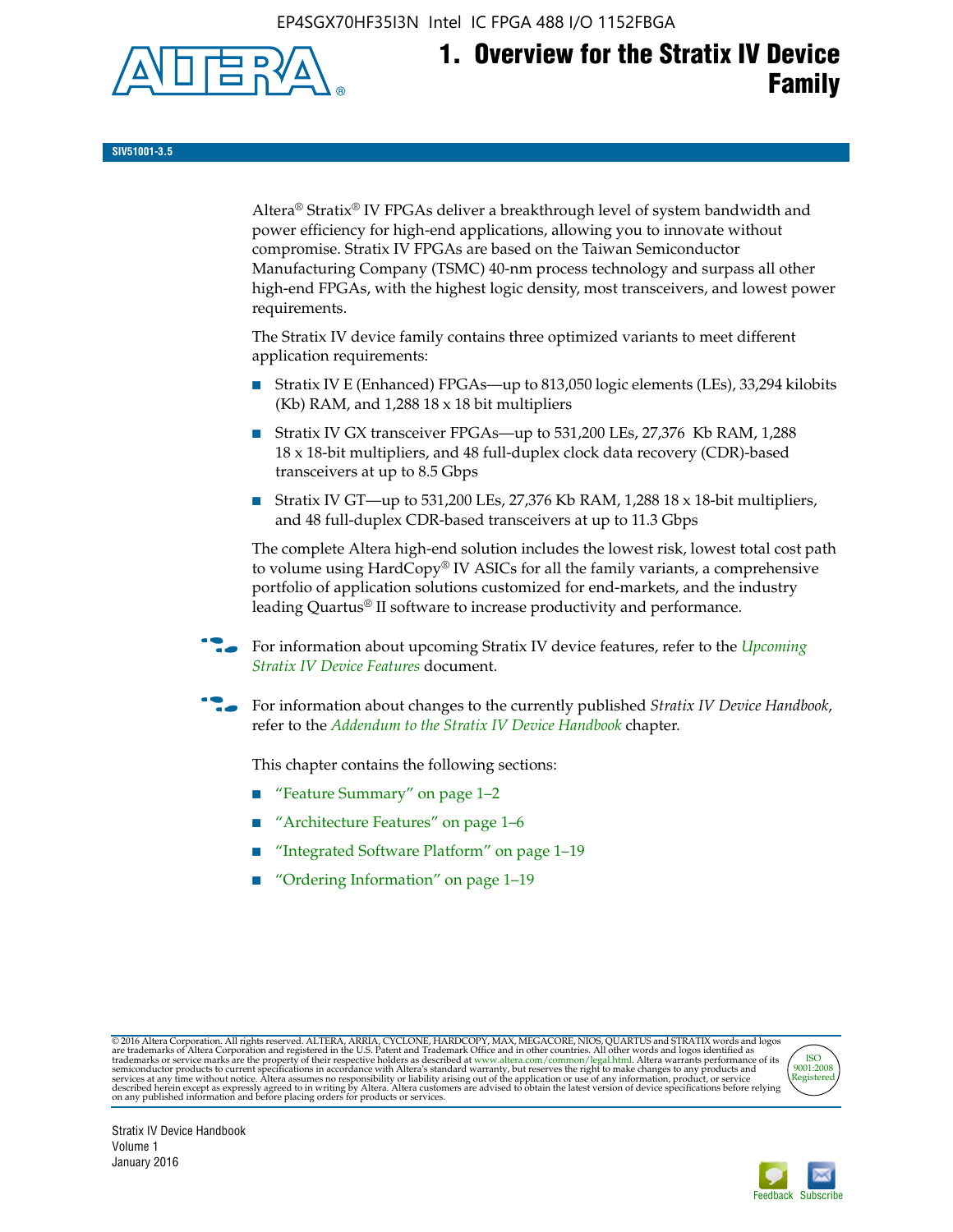# **Feature Summary**

The following list summarizes the Stratix IV device family features:

- Up to 48 full-duplex CDR-based transceivers in Stratix IV GX and GT devices supporting data rates up to 8.5 Gbps and 11.3 Gbps, respectively
- Dedicated circuitry to support physical layer functionality for popular serial protocols, such as PCI Express (PCIe) (PIPE) Gen1 and Gen2, Gbps Ethernet (GbE), Serial RapidIO, SONET/SDH, XAUI/HiGig, (OIF) CEI-6G, SD/HD/3G-SDI, Fibre Channel, SFI-5, and Interlaken
- Complete PCIe protocol solution with embedded PCIe hard IP blocks that implement PHY-MAC layer, Data Link layer, and Transaction layer functionality

**For more information, refer to the** *[IP Compiler for PCI Express User Guide](http://www.altera.com/literature/ug/ug_pci_express.pdf)***.** 

- Programmable transmitter pre-emphasis and receiver equalization circuitry to compensate for frequency-dependent losses in the physical medium
- Typical physical medium attachment (PMA) power consumption of 100 mW at 3.125 Gbps and 135 mW at 6.375 Gbps per channel
- 72,600 to 813,050 equivalent LEs per device
- 7,370 to 33,294 Kb of enhanced TriMatrix memory consisting of three RAM block sizes to implement true dual-port memory and FIFO buffers
- High-speed digital signal processing (DSP) blocks configurable as 9 x 9-bit,  $12 \times 12$ -bit,  $18 \times 18$ -bit, and  $36 \times 36$ -bit full-precision multipliers at up to 600 MHz
- Up to 16 global clocks (GCLK), 88 regional clocks (RCLK), and 132 periphery clocks (PCLK) per device
- Programmable power technology that minimizes power while maximizing device performance
- Up to 1,120 user I/O pins arranged in 24 modular I/O banks that support a wide range of single-ended and differential I/O standards
- Support for high-speed external memory interfaces including DDR, DDR2, DDR3 SDRAM, RLDRAM II, QDR II, and QDR II+ SRAM on up to 24 modular I/O banks
- High-speed LVDS I/O support with serializer/deserializer (SERDES), dynamic phase alignment (DPA), and soft-CDR circuitry at data rates up to 1.6 Gbps
- Support for source-synchronous bus standards, including SGMII, GbE, SPI-4 Phase 2 (POS-PHY Level 4), SFI-4.1, XSBI, UTOPIA IV, NPSI, and CSIX-L1
- Pinouts for Stratix IV E devices designed to allow migration of designs from Stratix III to Stratix IV E with minimal PCB impact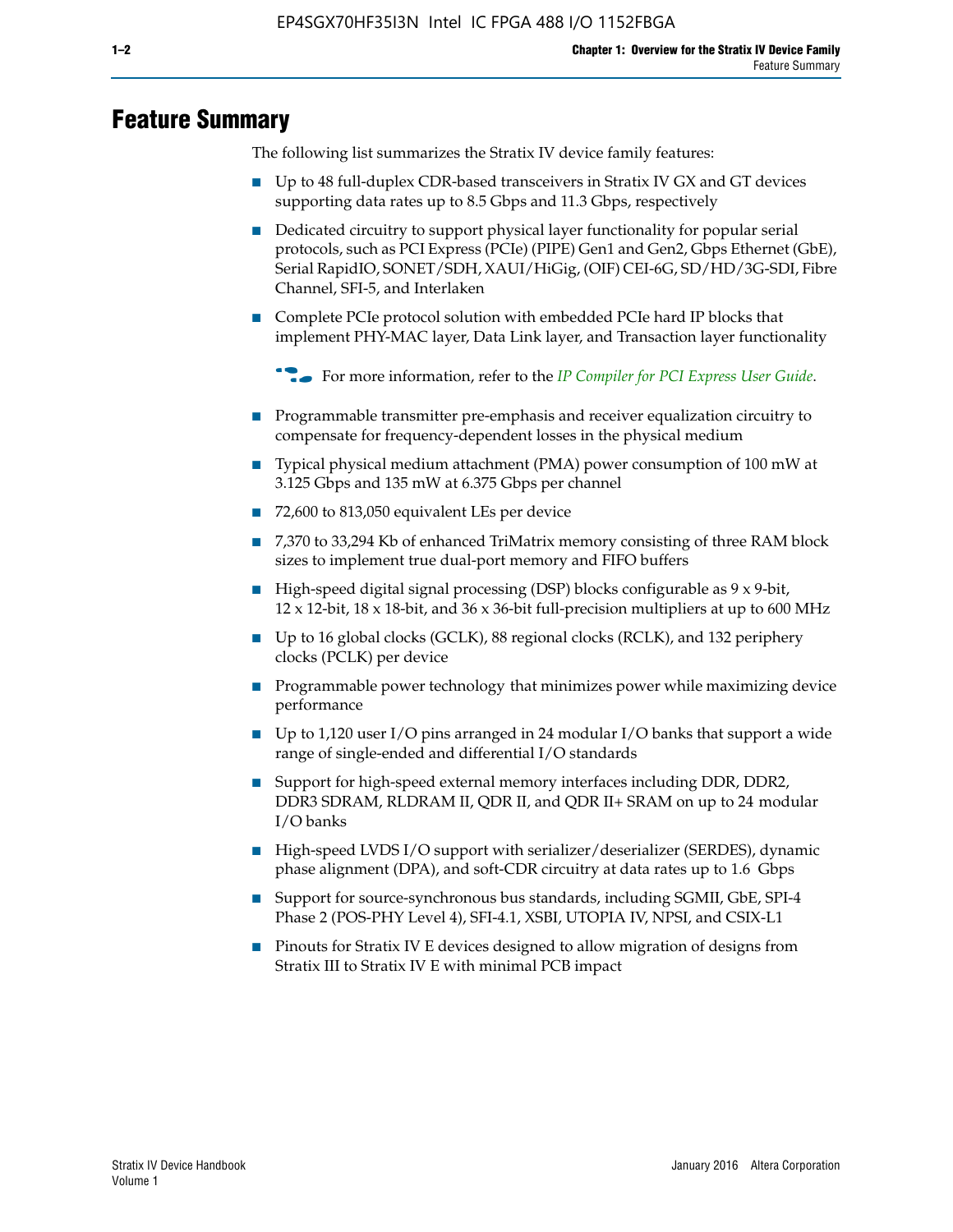# **Stratix IV GX Devices**

Stratix IV GX devices provide up to 48 full-duplex CDR-based transceiver channels per device:

- Thirty-two out of the 48 transceiver channels have dedicated physical coding sublayer (PCS) and physical medium attachment (PMA) circuitry and support data rates between 600 Mbps and 8.5 Gbps
- The remaining 16 transceiver channels have dedicated PMA-only circuitry and support data rates between 600 Mbps and 6.5 Gbps
- **1 The actual number of transceiver channels per device varies with device selection. For** more information about the exact transceiver count in each device, refer to Table 1–1 on page 1–11.
- 1 For more information about transceiver architecture, refer to the *[Transceiver](http://www.altera.com/literature/hb/stratix-iv/stx4_siv52001.pdf)  [Architecture in Stratix IV Devices](http://www.altera.com/literature/hb/stratix-iv/stx4_siv52001.pdf)* chapter.

Figure 1–1 shows a high-level Stratix IV GX chip view.

#### **Figure 1–1. Stratix IV GX Chip View** *(1)*



#### **Note to Figure 1–1:**

(1) Resource counts vary with device selection, package selection, or both.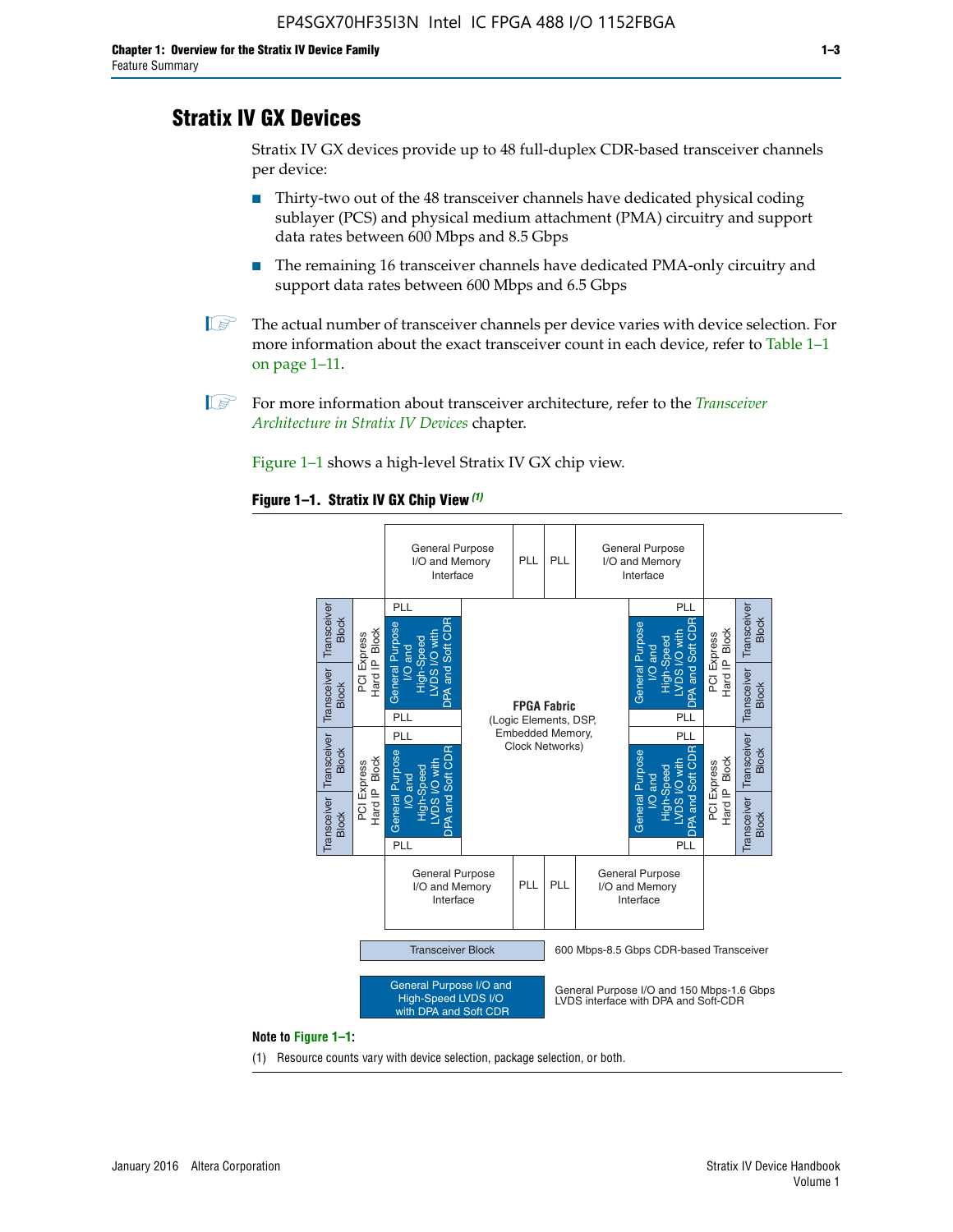# **Stratix IV E Device**

Stratix IV E devices provide an excellent solution for applications that do not require high-speed CDR-based transceivers, but are logic, user I/O, or memory intensive.

Figure 1–2 shows a high-level Stratix IV E chip view.





#### **Note to Figure 1–2:**

(1) Resource counts vary with device selection, package selection, or both.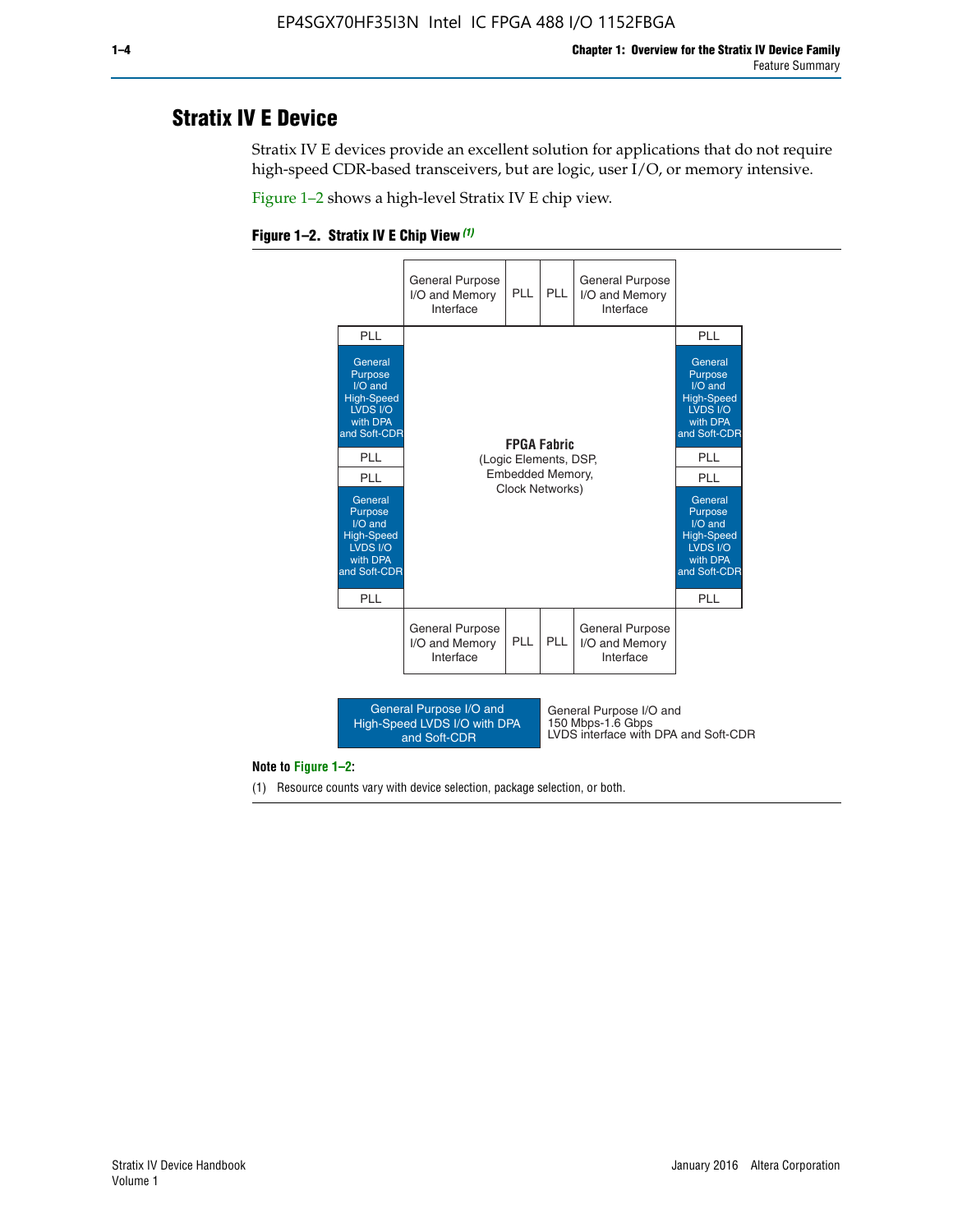# **Stratix IV GT Devices**

Stratix IV GT devices provide up to 48 CDR-based transceiver channels per device:

- Thirty-two out of the 48 transceiver channels have dedicated PCS and PMA circuitry and support data rates between 600 Mbps and 11.3 Gbps
- The remaining 16 transceiver channels have dedicated PMA-only circuitry and support data rates between 600 Mbps and 6.5 Gbps
- **1** The actual number of transceiver channels per device varies with device selection. For more information about the exact transceiver count in each device, refer to Table 1–7 on page 1–16.
- $\mathbb{I}$  For more information about Stratix IV GT devices and transceiver architecture, refer to the *[Transceiver Architecture in Stratix IV Devices](http://www.altera.com/literature/hb/stratix-iv/stx4_siv52001.pdf)* chapter.

Figure 1–3 shows a high-level Stratix IV GT chip view.





(1) Resource counts vary with device selection, package selection, or both.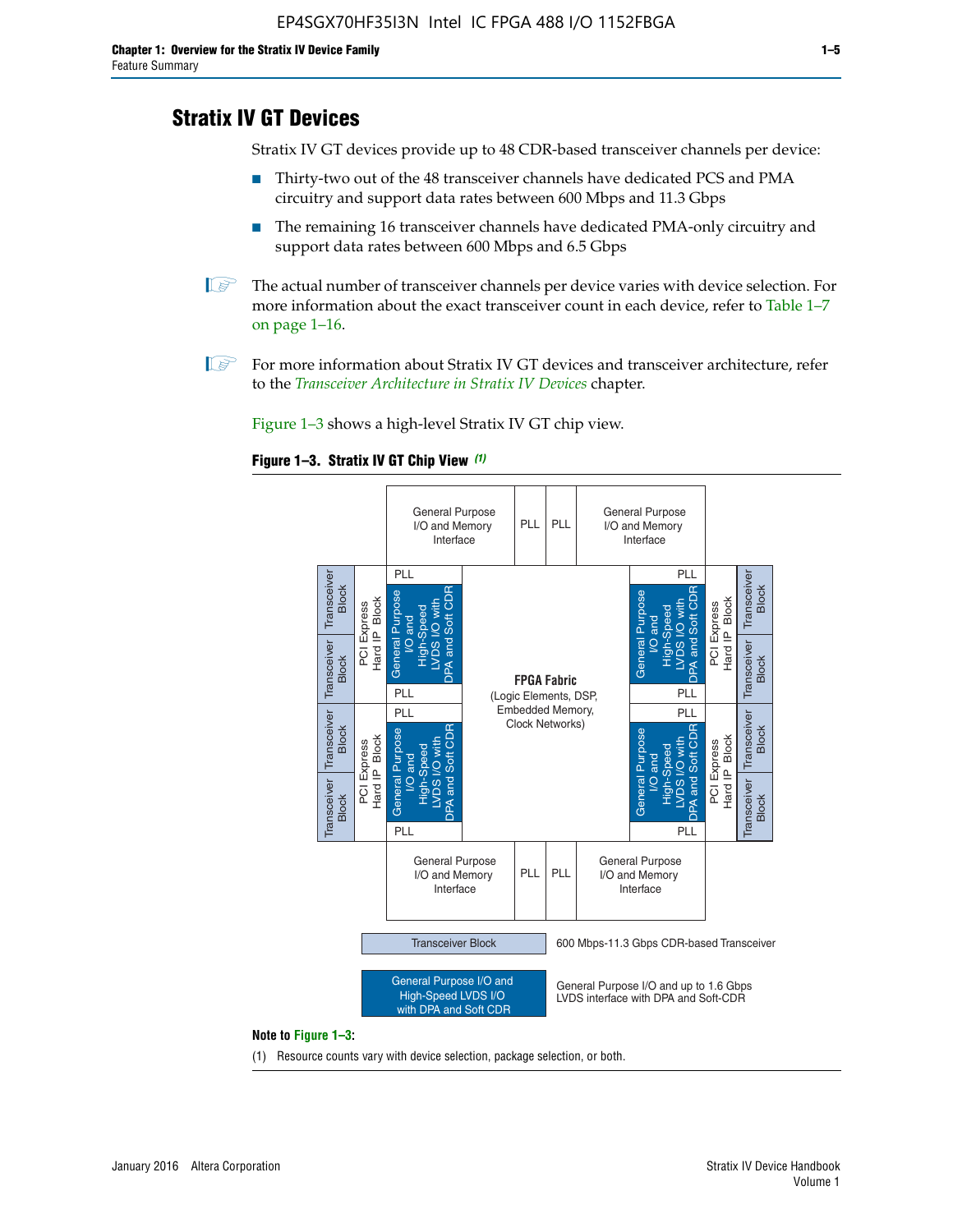# **Architecture Features**

The Stratix IV device family features are divided into high-speed transceiver features and FPGA fabric and I/O features.

 $\mathbb{I}$  The high-speed transceiver features apply only to Stratix IV GX and Stratix IV GT devices.

# **High-Speed Transceiver Features**

The following sections describe high-speed transceiver features for Stratix IV GX and GT devices.

### **Highest Aggregate Data Bandwidth**

Up to 48 full-duplex transceiver channels supporting data rates up to 8.5 Gbps in Stratix IV GX devices and up to 11.3 Gbps in Stratix IV GT devices.

# **Wide Range of Protocol Support**

Physical layer support for the following serial protocols:

- Stratix IV GX—PCIe Gen1 and Gen2, GbE, Serial RapidIO, SONET/SDH, XAUI/HiGig, (OIF) CEI-6G, SD/HD/3G-SDI, Fibre Channel, SFI-5, GPON, SAS/SATA, HyperTransport 1.0 and 3.0, and Interlaken
- Stratix IV GT—40G/100G Ethernet, SFI-S, Interlaken, SFI-5.1, Serial RapidIO, SONET/SDH, XAUI/HiGig, (OIF) CEI-6G, 3G-SDI, and Fibre Channel
- Extremely flexible and easy-to-configure transceiver data path to implement proprietary protocols
- PCIe Support
	- Complete PCIe Gen1 and Gen2 protocol stack solution compliant to PCI Express base specification 2.0 that includes PHY-MAC, Data Link, and transaction layer circuitry embedded in PCI Express hard IP blocks
	- **For more information, refer to the [PCI Express Compiler User Guide](http://www.altera.com/literature/ug/ug_pci_express.pdf).**
	- Root complex and end-point applications
	- $x1, x4,$  and  $x8$  lane configurations
	- PIPE 2.0-compliant interface
	- Embedded circuitry to switch between Gen1 and Gen2 data rates
	- Built-in circuitry for electrical idle generation and detection, receiver detect, power state transitions, lane reversal, and polarity inversion
	- 8B/10B encoder and decoder, receiver synchronization state machine, and ± 300 parts per million (ppm) clock compensation circuitry
	- Transaction layer support for up to two virtual channels (VCs)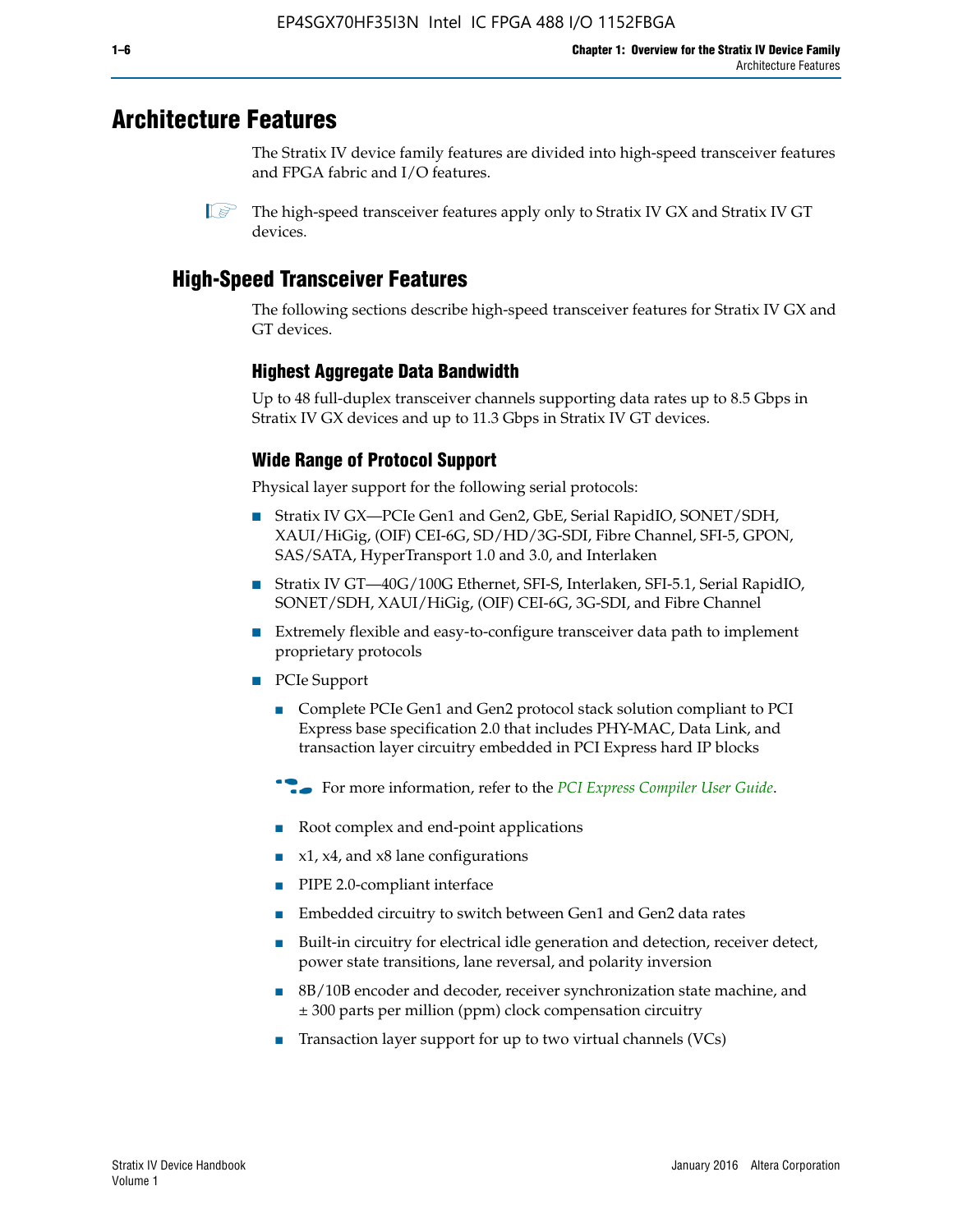- Compliant to IEEE802.3ae specification
- **■** Embedded state machine circuitry to convert XGMII idle code groups  $(|11|)$ to and from idle ordered sets  $(|A|, |K|, |R|)$  at the transmitter and receiver, respectively
- 8B/10B encoder and decoder, receiver synchronization state machine, lane deskew, and  $\pm 100$  ppm clock compensation circuitry
- GbE Support
	- Compliant to IEEE802.3-2005 specification
	- Automatic idle ordered set  $(111/112/1)$  generation at the transmitter, depending on the current running disparity
	- 8B/10B encoder and decoder, receiver synchronization state machine, and ± 100 ppm clock compensation circuitry
- Support for other protocol features such as MSB-to-LSB transmission in SONET/SDH configuration and spread-spectrum clocking in PCIe configurations

#### **Diagnostic Features**

- Serial loopback from the transmitter serializer to the receiver CDR for transceiver PCS and PMA diagnostics
- Reverse serial loopback pre- and post-CDR to transmitter buffer for physical link diagnostics
- Loopback master and slave capability in PCI Express hard IP blocks
- **For more information, refer to the** *[PCI Express Compiler User Guide](http://www.altera.com/literature/ug/ug_pci_express.pdf)***.**

### **Signal Integrity**

Stratix IV devices simplify the challenge of signal integrity through a number of chip, package, and board-level enhancements to enable efficient high-speed data transfer into and out of the device. These enhancements include:

- Programmable 3-tap transmitter pre-emphasis with up to 8,192 pre-emphasis levels to compensate for pre-cursor and post-cursor inter-symbol interference (ISI)
- Up to 900% boost capability on the first pre-emphasis post-tap
- User-controlled and adaptive 4-stage receiver equalization with up to 16 dB of high-frequency gain
- On-die power supply regulators for transmitter and receiver phase-locked loop (PLL) charge pump and voltage controlled oscillator (VCO) for superior noise immunity
- On-package and on-chip power supply decoupling to satisfy transient current requirements at higher frequencies, thereby reducing the need for on-board decoupling capacitors
- Calibration circuitry for transmitter and receiver on-chip termination (OCT) resistors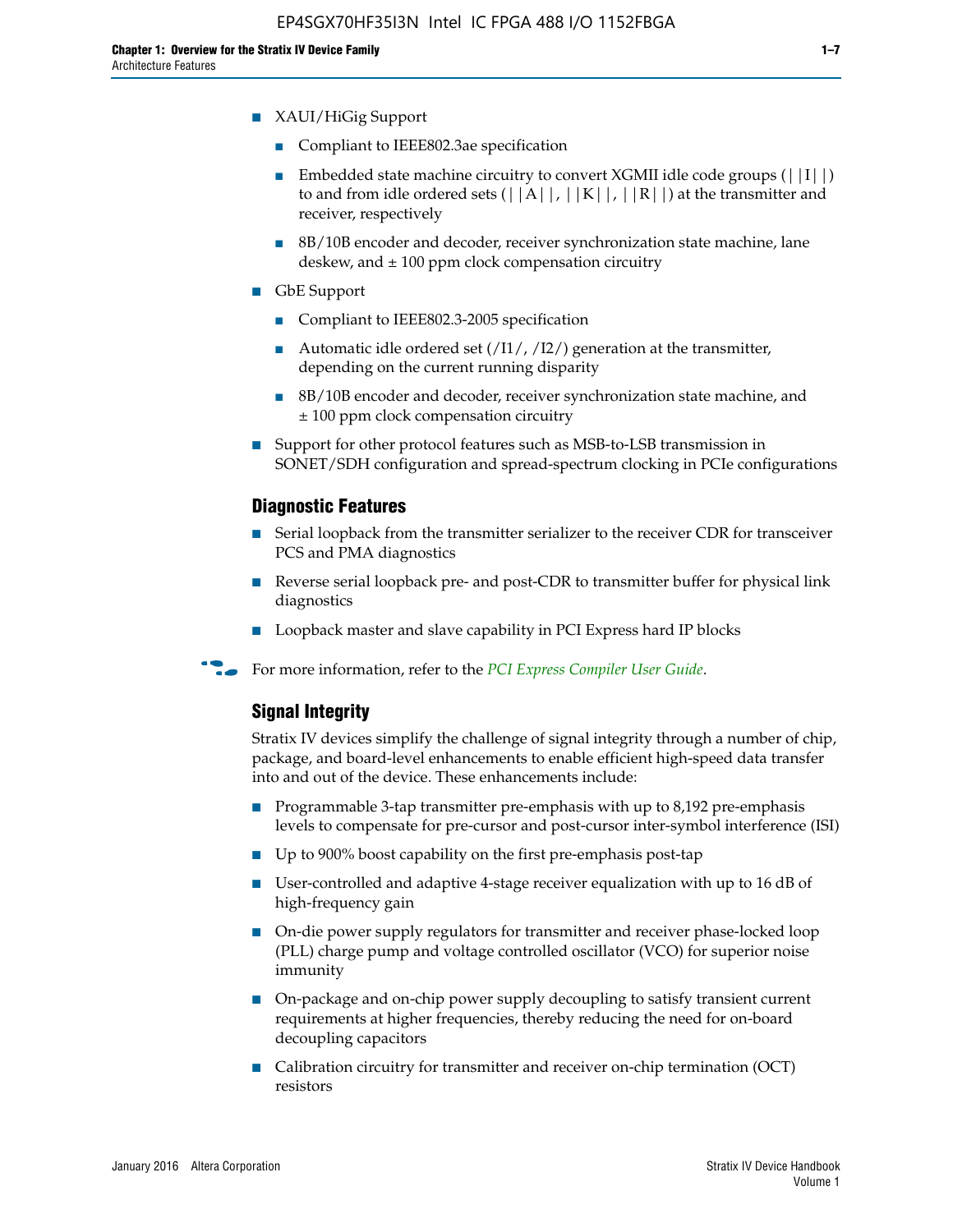# **FPGA Fabric and I/O Features**

The following sections describe the Stratix IV FPGA fabric and I/O features.

### **Device Core Features**

- Up to 531,200 LEs in Stratix IV GX and GT devices and up to 813,050 LEs in Stratix IV E devices, efficiently packed in unique and innovative adaptive logic modules (ALMs)
- Ten ALMs per logic array block (LAB) deliver faster performance, improved logic utilization, and optimized routing
- Programmable power technology, including a variety of process, circuit, and architecture optimizations and innovations
- Programmable power technology available to select power-driven compilation options for reduced static power consumption

#### **Embedded Memory**

- TriMatrix embedded memory architecture provides three different memory block sizes to efficiently address the needs of diversified FPGA designs:
	- 640-bit MLAB
	- 9-Kb M9K
	- 144-Kb M144K
- Up to 33,294 Kb of embedded memory operating at up to 600 MHz
- Each memory block is independently configurable to be a single- or dual-port RAM, FIFO, ROM, or shift register

### **Digital Signal Processing (DSP) Blocks**

- Flexible DSP blocks configurable as  $9 \times 9$ -bit,  $12 \times 12$ -bit,  $18 \times 18$ -bit, and  $36 \times 36$ -bit full-precision multipliers at up to 600 MHz with rounding and saturation capabilities
- Faster operation due to fully pipelined architecture and built-in addition, subtraction, and accumulation units to combine multiplication results
- Optimally designed to support advanced features such as adaptive filtering, barrel shifters, and finite and infinite impulse response (FIR and IIR) filters

#### **Clock Networks**

- Up to 16 global clocks and 88 regional clocks optimally routed to meet the maximum performance of 800 MHz
- Up to 112 and 132 periphery clocks in Stratix IV GX and Stratix IV E devices, respectively
- Up to 66 (16 GCLK + 22 RCLK + 28 PCLK) clock networks per device quadrant in Stratix IV GX and Stratix IV GT devices
- Up to 71 (16 GCLK + 22 RCLK + 33 PCLK) clock networks per device quadrant in Stratix IV E devices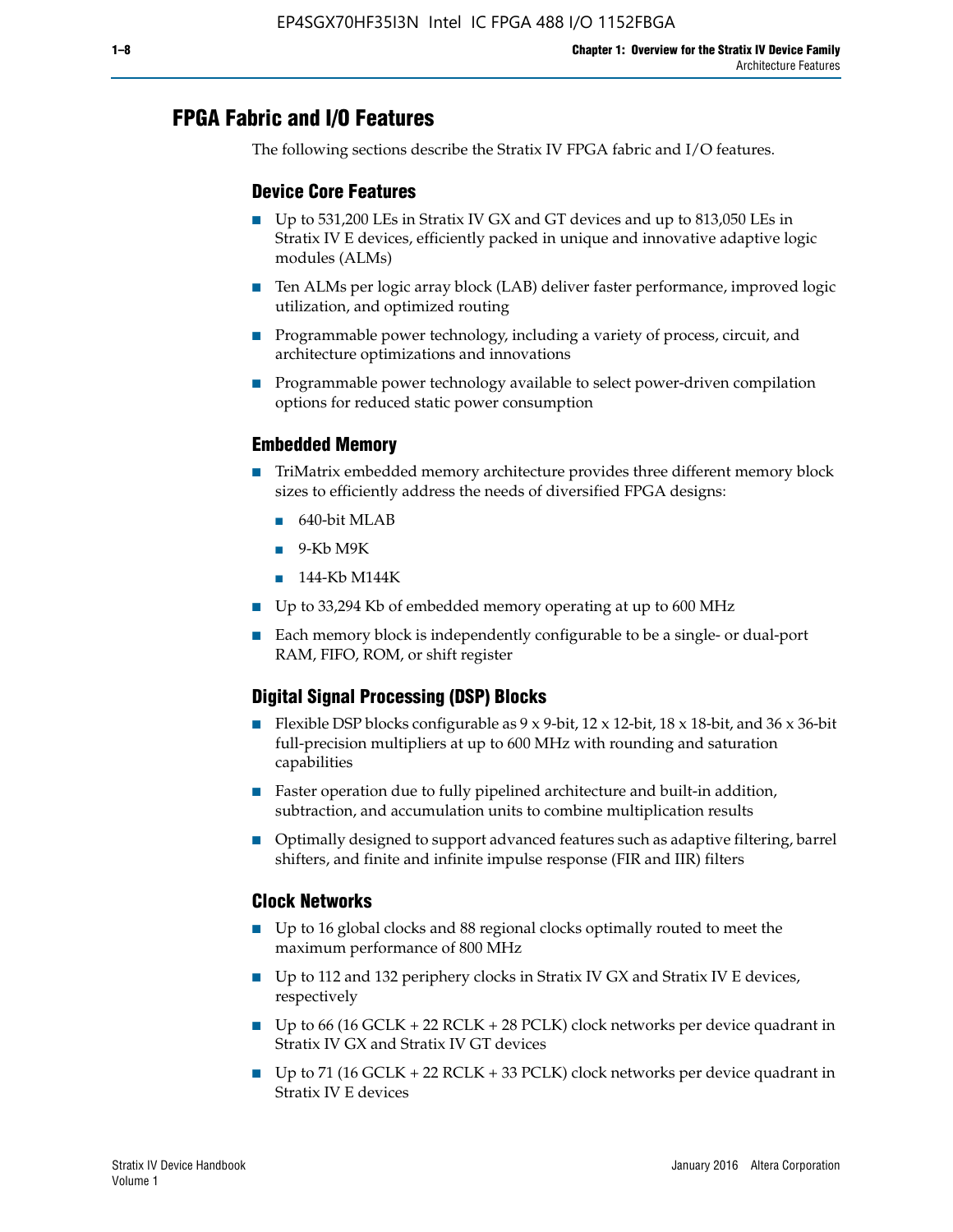### **PLLs**

- Three to 12 PLLs per device supporting spread-spectrum input tracking, programmable bandwidth, clock switchover, dynamic reconfiguration, and delay compensation
- On-chip PLL power supply regulators to minimize noise coupling

#### **I/O Features**

- Sixteen to 24 modular I/O banks per device with 24 to 48 I/Os per bank designed and packaged for optimal simultaneous switching noise (SSN) performance and migration capability
- Support for a wide range of industry I/O standards, including single-ended (LVTTL/CMOS/PCI/PCIX), differential (LVDS/mini-LVDS/RSDS), voltage-referenced single-ended and differential (SSTL/HSTL Class I/II) I/O standards
- **O**n-chip series  $(R_S)$  and on-chip parallel  $(R_T)$  termination with auto-calibration for single-ended I/Os and on-chip differential  $(R_D)$  termination for differential I/Os
- Programmable output drive strength, slew rate control, bus hold, and weak pull-up capability for single-ended I/Os
- User I/O:GND: $V_{CC}$  ratio of 8:1:1 to reduce loop inductance in the package—PCB interface
- **■** Programmable transmitter differential output voltage ( $V_{OD}$ ) and pre-emphasis for high-speed LVDS I/O

#### **High-Speed Differential I/O with DPA and Soft-CDR**

- Dedicated circuitry on the left and right sides of the device to support differential links at data rates from 150 Mbps to 1.6 Gbps
- Up to 98 differential SERDES in Stratix IV GX devices, up to 132 differential SERDES in Stratix IV E devices, and up to 47 differential SERDES in Stratix IV GT devices
- DPA circuitry at the receiver automatically compensates for channel-to-channel and channel-to-clock skew in source synchronous interfaces
- Soft-CDR circuitry at the receiver allows implementation of asynchronous serial interfaces with embedded clocks at up to 1.6 Gbps data rate (SGMII and GbE)

#### **External Memory Interfaces**

- Support for existing and emerging memory interface standards such as DDR SDRAM, DDR2 SDRAM, DDR3 SDRAM, QDRII SRAM, QDRII+ SRAM, and RLDRAM II
- DDR3 up to 1,067 Mbps/533 MHz
- Programmable DQ group widths of 4 to 36 bits (includes parity bits)
- Dynamic OCT, trace mismatch compensation, read-write leveling, and half-rate register capabilities provide a robust external memory interface solution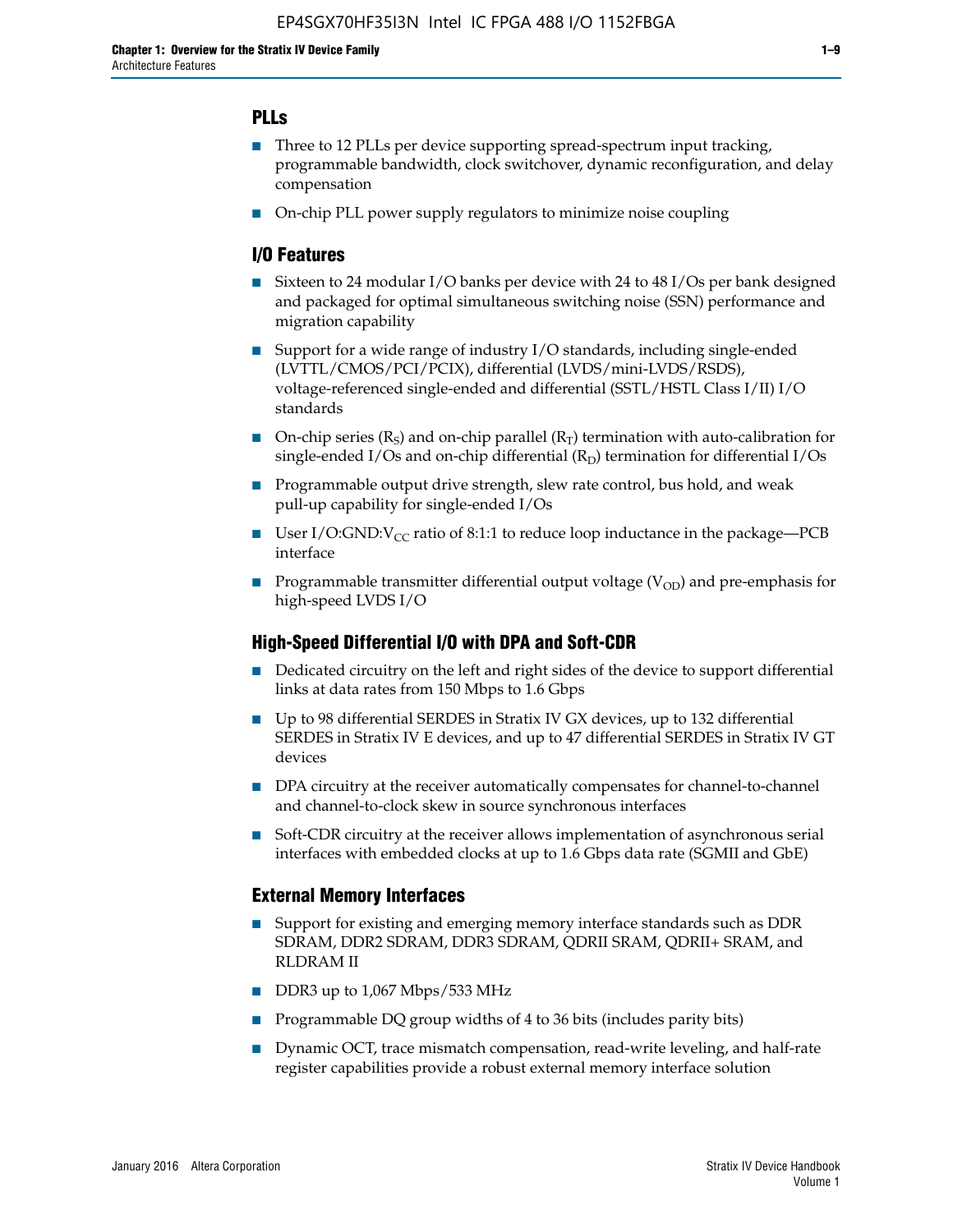### **System Integration**

- All Stratix IV devices support hot socketing
- Four configuration modes:
	- Passive Serial (PS)
	- Fast Passive Parallel (FPP)
	- Fast Active Serial (FAS)
	- JTAG configuration
- Ability to perform remote system upgrades
- 256-bit advanced encryption standard (AES) encryption of configuration bits protects your design against copying, reverse engineering, and tampering
- Built-in soft error detection for configuration RAM cells
- For more information about how to connect the PLL, external memory interfaces,  $I/O$ , high-speed differential I/O, power, and the JTAG pins to PCB, refer to the *[Stratix IV GX and Stratix IV E Device Family Pin Connection Guidelines](http://www.altera.com/literature/dp/stratix4/PCG-01005.pdf)* and the *[Stratix IV GT Device Family Pin Connection Guidelines](http://www.altera.com/literature/dp/stratix4/PCG-01006.pdf)*.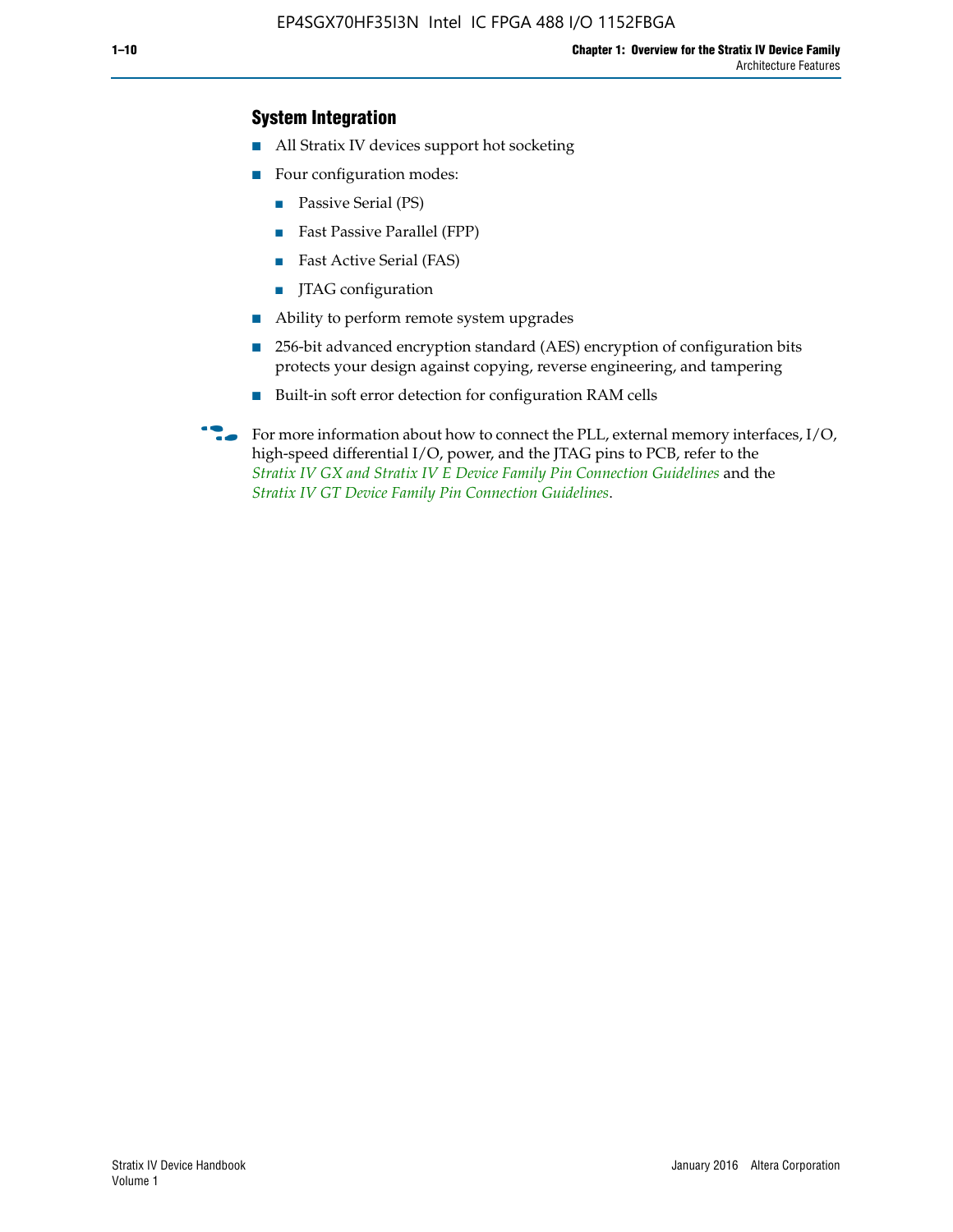#### Table 1–1 lists the Stratix IV GX device features.

### **Table 1–1. Stratix IV GX Device Features (Part 1 of 2)**

| <b>Feature</b>                                                       | EP4SGX70                        |                 |                                 | <b>EP4SGX110</b>  |    |                                | <b>EP4SGX180</b>                |                |       |              | <b>EP4SGX230</b>         |                |                                   |                                 |                | <b>EP4SGX290</b>         |                                |       |       |                          |                          |                | <b>EP4SGX360</b> |       |       |       | <b>EP4SGX530</b> |
|----------------------------------------------------------------------|---------------------------------|-----------------|---------------------------------|-------------------|----|--------------------------------|---------------------------------|----------------|-------|--------------|--------------------------|----------------|-----------------------------------|---------------------------------|----------------|--------------------------|--------------------------------|-------|-------|--------------------------|--------------------------|----------------|------------------|-------|-------|-------|------------------|
| <b>Package</b><br><b>Option</b>                                      | F780                            | F1152           | F780                            | F1152             |    | F780                           | F1152                           |                | F1517 | F780         | F1152                    |                | F1517                             | F780                            | F1152          |                          | F1517                          | F1760 | F1932 | F780                     | F1152                    |                | F1517            | F1760 | F1932 | F1760 | F1932            |
| ALMs                                                                 | 29,040                          |                 |                                 | 42,240            |    |                                | 70,300                          |                |       |              | 91,200                   |                |                                   |                                 |                | 116,480                  |                                |       |       |                          |                          |                | 141,440          |       |       |       | 212,480          |
| LEs                                                                  | 72,600                          |                 |                                 | 105,600           |    |                                | 175,750                         |                |       |              | 228,000                  |                |                                   |                                 |                | 291,200                  |                                |       |       |                          |                          |                | 353,600          |       |       |       | 531,200          |
| 0.6 Gbps-<br>8.5 Gbps<br><b>Transceivers</b><br>$(PMA + PCs)$<br>(1) | $\overline{\phantom{0}}$        | 16              | $\hspace{0.05cm}$               | $\hspace{0.05cm}$ | 16 | $\qquad \qquad \longleftarrow$ | $\hspace{0.1mm}-\hspace{0.1mm}$ | 16             | 24    |              |                          | 16             | 24                                | $\hspace{0.1mm}-\hspace{0.1mm}$ |                | 16                       | 24                             | 24    | 32    | $\overline{\phantom{0}}$ | $\overline{\phantom{a}}$ | 16             | 24               | 24    | 32    | 24    | 32               |
| 0.6 Gbps-<br>6.5 Gbps<br><b>Transceivers</b><br>$(PMA + PCs)$<br>(1) | 8                               | $\qquad \qquad$ | 8                               | 16                |    | 8                              | 16                              | —              | —     | 8            | 16                       | —              | $\overbrace{\phantom{123221111}}$ | 16                              | 16             | $\overline{\phantom{0}}$ | $\qquad \qquad \longleftarrow$ |       |       | 16                       | 16                       | --             |                  |       |       |       |                  |
| PMA-only<br>CMU<br>Channels<br>$(0.6$ Gbps-<br>6.5 Gbps)             | $\hspace{0.1mm}-\hspace{0.1mm}$ | 8               | $\hspace{0.1mm}-\hspace{0.1mm}$ |                   | 8  | $\qquad \qquad \longleftarrow$ | $\qquad \qquad \longleftarrow$  | 8              | 12    |              | $\overline{\phantom{m}}$ | 8              | 12                                | $\qquad \qquad \longleftarrow$  | -              | 8                        | 12                             | 12    | 16    | $\overline{\phantom{0}}$ | $\hspace{0.05cm}$        | 8              | 12               | 12    | 16    | 12    | 16               |
| <b>PCI Express</b><br>hard IP<br><b>Blocks</b>                       | $\mathbf{1}$                    | $\overline{2}$  | -1                              | $\overline{2}$    |    | 1                              |                                 | $\overline{2}$ |       | $\mathbf{1}$ |                          | $\overline{c}$ |                                   |                                 |                | $\overline{2}$           |                                |       | 4     |                          |                          | $\overline{2}$ |                  |       | 4     |       | 4                |
| High-Speed<br>LVDS<br>SERDES (up<br>to 1.6 Gbps)<br>(4)              | 28                              | 56              | 28                              | 28                | 56 | 28                             | 44                              |                | 88    | 28           | 44                       |                | 88                                | $\qquad \qquad \longleftarrow$  | 44             |                          | 88                             | 88    | 98    |                          | 44                       |                | 88               | 88    | 98    | 88    | 98               |
| SPI-4.2 Links                                                        | $\mathbf{1}$                    |                 |                                 | 1                 |    | $\mathbf{1}$                   | $\overline{c}$                  |                | 4     | $\mathbf{1}$ | $\overline{c}$           |                | $\overline{4}$                    | —                               | $\overline{2}$ |                          |                                | 4     |       | $\overline{\phantom{0}}$ | $\overline{2}$           |                |                  | 4     |       |       | 4                |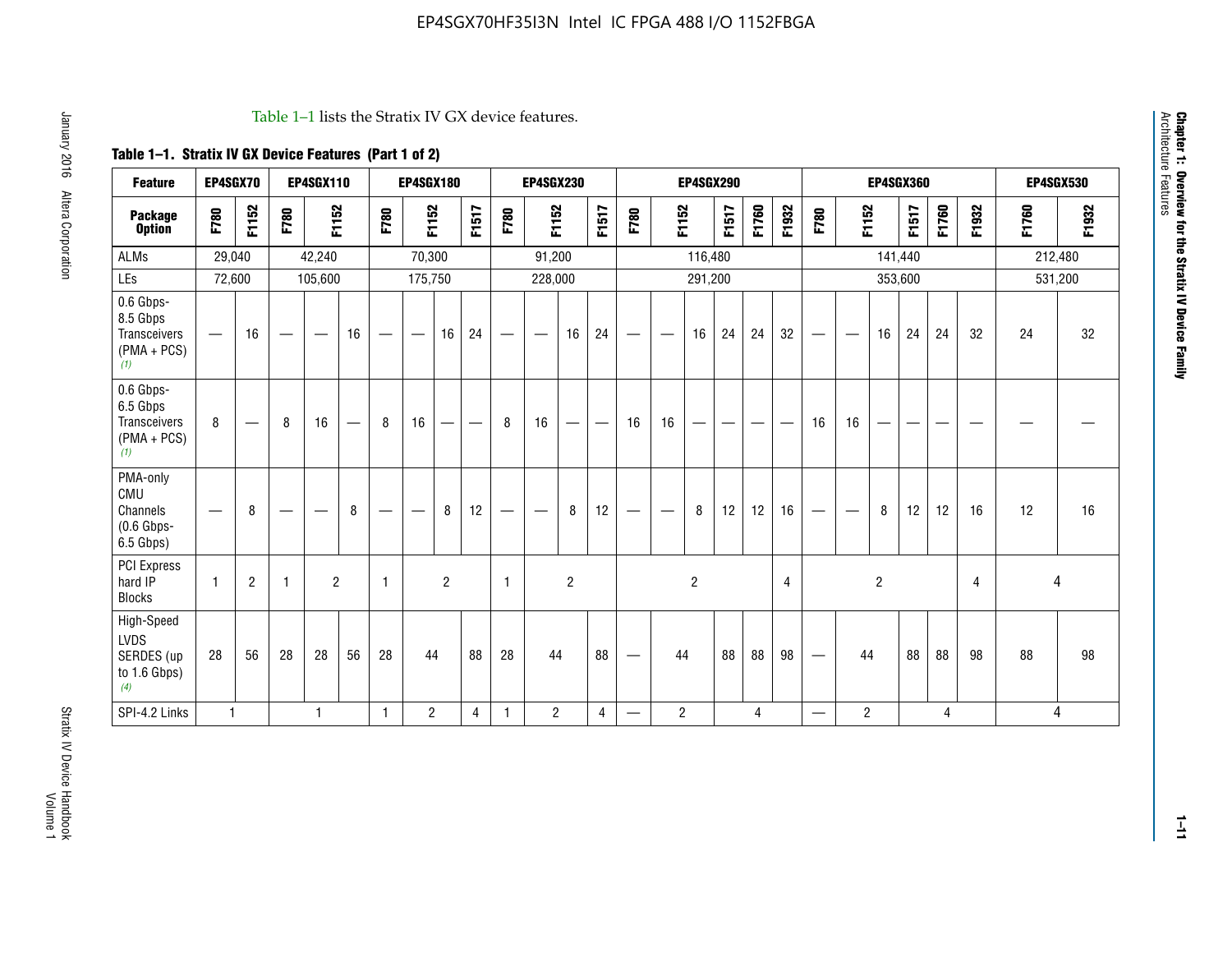**Table 1–1. Stratix IV GX Device Features (Part 2 of 2)**

| <b>Feature</b>                                       | EP4SGX70                |                        |                             | <b>EP4SGX110</b>            |                      |                             | <b>EP4SGX180</b>          |                                              |                        | <b>EP4SGX230</b><br><b>EP4SGX360</b><br>EP4SGX290 |                             |                        | <b>EP4SGX530</b>     |                             |                             |                        |                      |                        |                        |                             |                             |                        |                      |                        |                        |                   |                   |
|------------------------------------------------------|-------------------------|------------------------|-----------------------------|-----------------------------|----------------------|-----------------------------|---------------------------|----------------------------------------------|------------------------|---------------------------------------------------|-----------------------------|------------------------|----------------------|-----------------------------|-----------------------------|------------------------|----------------------|------------------------|------------------------|-----------------------------|-----------------------------|------------------------|----------------------|------------------------|------------------------|-------------------|-------------------|
| <b>Package</b><br><b>Option</b>                      | F780                    | F1152                  | F780                        | F1152                       |                      | F780                        | F1152                     |                                              | F1517                  | F780                                              | F1152                       |                        | F1517                | F780                        | F1152                       |                        | F1517                | F1760                  | F1932                  | F780                        | F1152                       |                        | F1517                | F1760                  | F1932                  | F1760             | F1932             |
| M9K Blocks<br>(256x)<br>36 bits)                     | 462                     |                        |                             | 660                         |                      |                             | 950                       |                                              |                        |                                                   | 1,235                       |                        |                      |                             |                             | 936                    |                      |                        |                        |                             |                             | 1,248                  |                      |                        |                        | 1,280             |                   |
| M144K<br>Blocks<br>(2048 x<br>72 bits)               | 16                      |                        |                             | 16                          |                      |                             | 20                        |                                              |                        |                                                   | 22                          |                        |                      |                             |                             | 36                     |                      |                        |                        |                             |                             | 48                     |                      |                        |                        | 64                |                   |
| <b>Total Memory</b><br>(MLAB+M9K<br>+M144K) Kb       | 7,370                   |                        |                             | 9,564                       |                      |                             | 13,627                    |                                              |                        |                                                   | 17,133                      |                        |                      |                             |                             | 17,248                 |                      |                        |                        |                             |                             | 22,564                 |                      |                        |                        | 27,376            |                   |
| Embedded<br><b>Multipliers</b><br>$18 \times 18$ (2) | 384                     |                        |                             | 512                         |                      |                             | 920                       |                                              |                        |                                                   | 1,288                       |                        |                      |                             |                             | 832                    |                      |                        |                        |                             |                             | 1,040                  |                      |                        | 1,02<br>4              | 1,024             |                   |
| PLLs                                                 | 3                       | 4                      | 3                           | 4                           |                      | 3                           | 6                         |                                              | 8                      | 3                                                 | 6                           |                        | 8                    | 4                           | 6                           |                        | 8                    | 12                     | 12                     | 4                           | 6                           |                        | 8                    | 12                     | 12                     | 12                | 12                |
| User I/Os $(3)$                                      | 372                     | 488                    | 372                         | 372                         | 48<br>8              | 372                         | 56<br>4                   | 56<br>4                                      | 74<br>$\overline{4}$   | 372                                               | 564                         | 56<br>4                | 74<br>$\overline{4}$ | 289                         | 564                         | 56<br>4                | 74<br>4              | 88<br>0                | 92<br>$\mathbf 0$      | 289                         | 564                         | 56<br>4                | 74<br>4              | 88<br>0                | 920                    | 880               | 920               |
| Speed Grade<br>(fastest to<br>slowest) (5)           | $-2x,$<br>$-3,$<br>$-4$ | $-2,$<br>$-3,$<br>$-4$ | $-2\times$<br>$-3,$<br>$-4$ | $-2\times$<br>$-3,$<br>$-4$ | $-2,$<br>-3,<br>$-4$ | $-2\times$<br>$-3,$<br>$-4$ | $-2$<br>×,<br>$-3,$<br>-4 | $-2$<br>$\,$<br>$-3$<br>$\mathbf{r}$<br>$-4$ | $-2,$<br>$-3,$<br>$-4$ | $-2\times$<br>$-3,$<br>$-4$                       | $-2\times$<br>$-3,$<br>$-4$ | $-2,$<br>$-3,$<br>$-4$ | $-2,$<br>-3,<br>$-4$ | $-2\times$<br>$-3,$<br>$-4$ | $-2\times$<br>$-3,$<br>$-4$ | $-2,$<br>$-3,$<br>$-4$ | $-2,$<br>-3,<br>$-4$ | $-2,$<br>$-3,$<br>$-4$ | $-2,$<br>$-3,$<br>$-4$ | $-2\times$<br>$-3,$<br>$-4$ | $-2\times$<br>$-3,$<br>$-4$ | $-2,$<br>$-3,$<br>$-4$ | $-2,$<br>-3,<br>$-4$ | $-2,$<br>$-3,$<br>$-4$ | $-2,$<br>$-3,$<br>$-4$ | $-2, -3,$<br>$-4$ | $-2, -3,$<br>$-4$ |

#### **Notes to Table 1–1:**

(1) The total number of transceivers is divided equally between the left and right side of each device, except for the devices in the F780 package. These devices have eight transceiver channels located only on the right side of the device.

(2) Four multiplier adder mode.

(3) The user I/Os count from pin-out files includes all general purpose I/O, dedicated clock pins, and dual purpose configuration pins. Transceiver pins and dedicated configuration pins are not included in the pin count.

- (4) Total pairs of high-speed LVDS SERDES take the lowest channel count of  $R_X/T_X$ .
- (5) The difference between the Stratix IV GX devices in the –2 and –2x speed grades is the number of available transceiver channels. The –2 device allows you to use the transceiver CMU blocks as transceiver channels. The –2x device does NOT allow you to use the CMU blocks as transceiver channels. In addition to the reduction of available transceiver channels in the Stratix IV GX –2x device, the data rates in the –2x device are limited to 6.5 Gbps.

January 2016 Altera Corporation

Altera Corporation

January 2016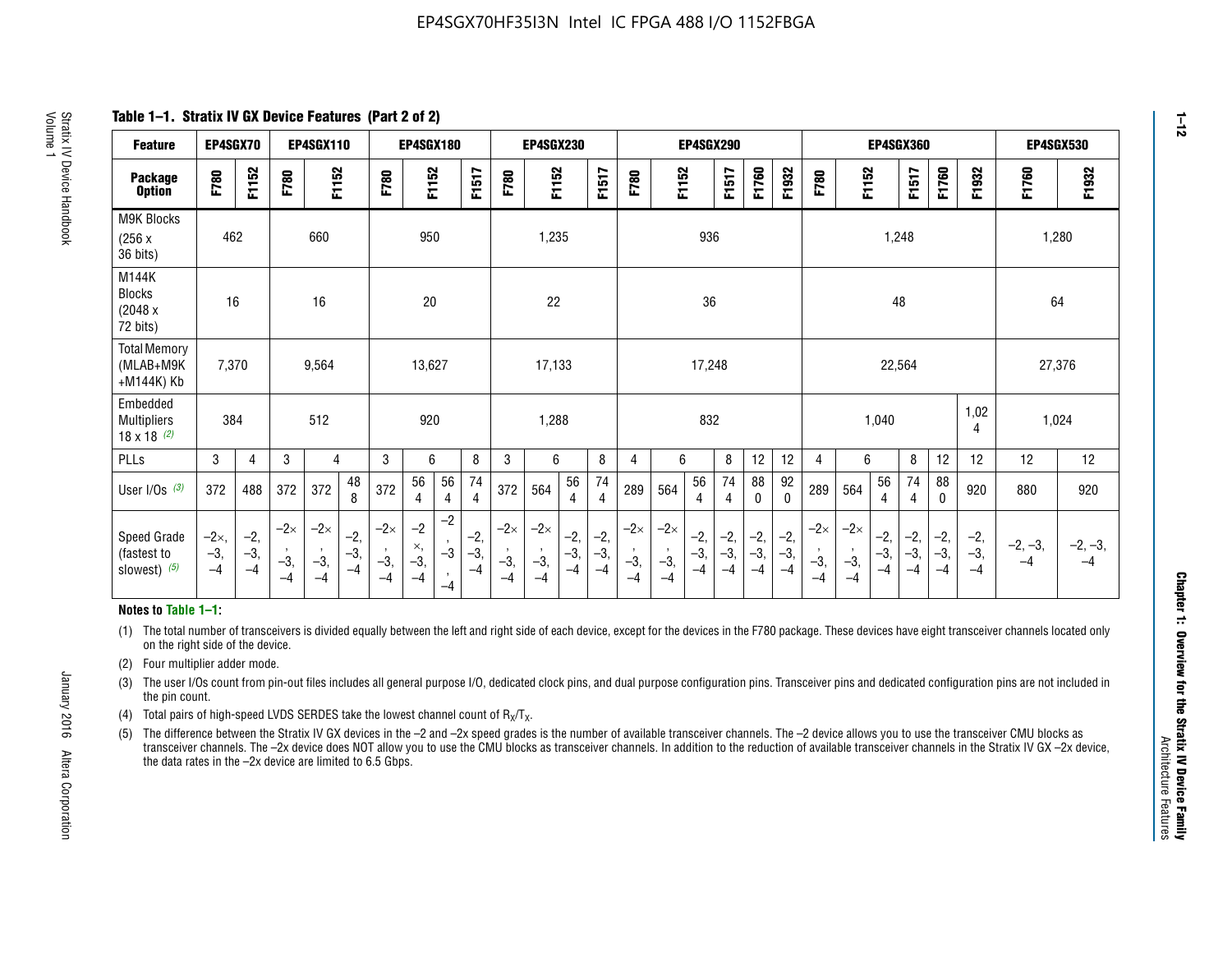Table 1–2 lists the Stratix IV GX device package options.

#### **Table 1–2. Stratix IV GX Device Package Options** *(1)***,** *(2)*

| <b>Device</b> | (29 mm x 29 mm) $(6)$ | <b>F780</b>          | F1152<br>$(35 \, \text{mm} \times 35 \, \text{mm})$<br>(6) |             | <b>F1152</b><br>$(35$ mm x 35 mm) $(5)$ , $(7)$ | F1517<br>(40 mm x 40 mm)<br>$(5)$ $(7)$ | <b>F1760</b><br>$(42.5 \text{ mm} \times 42.5 \text{ mm})$<br>W | F1932<br>$(45 \, \text{mm} \times 45 \, \text{mm})$<br>$\boldsymbol{v}$ |
|---------------|-----------------------|----------------------|------------------------------------------------------------|-------------|-------------------------------------------------|-----------------------------------------|-----------------------------------------------------------------|-------------------------------------------------------------------------|
| EP4SGX70      | DF <sub>29</sub>      |                      |                                                            | <b>HF35</b> |                                                 |                                         |                                                                 |                                                                         |
| EP4SGX110     | <b>DF29</b>           |                      | FF35                                                       | <b>HF35</b> |                                                 |                                         |                                                                 |                                                                         |
| EP4SGX180     | DF29                  |                      | FF35                                                       |             | <b>HF35</b>                                     | KF40                                    |                                                                 |                                                                         |
| EP4SGX230     | <b>DF29</b>           |                      | FF35                                                       |             | <b>HF35</b>                                     | KF40                                    |                                                                 |                                                                         |
| EP4SGX290     |                       | FH29 $(3)$           | FF35                                                       |             | <b>HF35</b>                                     | KF40                                    | KF43                                                            | <b>NF45</b>                                                             |
| EP4SGX360     |                       | 'FH29 <sup>(3)</sup> | FF35                                                       |             | <b>HF35</b>                                     | KF40                                    | KF43                                                            | <b>NF45</b>                                                             |
| EP4SGX530     |                       |                      |                                                            |             | HH35 $(4)$                                      | KH40 (4)                                | KF43                                                            | <b>NF45</b>                                                             |

#### **Notes to Table 1–2:**

(1) Device packages in the same column and marked under the same arrow sign have vertical migration capability.

(2) Use the Pin Migration Viewer in the Pin Planner to verify the pin migration compatibility when migrating devices. For more information, refer to *[I/O Management](http://www.altera.com/literature/hb/qts/qts_qii52013.pdf)* in the *Quartus II Handbook, Volume 2*.

(3) The 780-pin EP4SGX290 and EP4SGX360 devices are available only in 33 mm x 33 mm Hybrid flip chip package.

(4) The 1152-pin and 1517-pin EP4SGX530 devices are available only in 42.5 mm x 42.5 mm Hybrid flip chip packages.

(5) When migrating between hybrid and flip chip packages, there is an additional keep-out area. For more information, refer to the *[Package Information Datasheet for Altera Devices](http://www.altera.com/literature/ds/dspkg.pdf)*.

(6) Devices listed in this column are available in –2x, –3, and –4 speed grades. These devices do not have on-package decoupling capacitors.

(7) Devices listed in this column are available in –2, –3, and –4 speed grades. These devices have on-package decoupling capacitors. For more information about on-package decoupling capacitor value in each device, refer to Table 1–3.

 $\mathbb{L}$ s On-package decoupling reduces the need for on-board or PCB decoupling capacitors by satisfying the transient current requirements at higher frequencies. The *[Power Delivery Network](http://www.altera.com/literature/ug/pdn_tool_stxiv.zip)* design tool for Stratix IV devices accounts for the on-package decoupling and reflects the reduced requirements for PCB decoupling capacitors.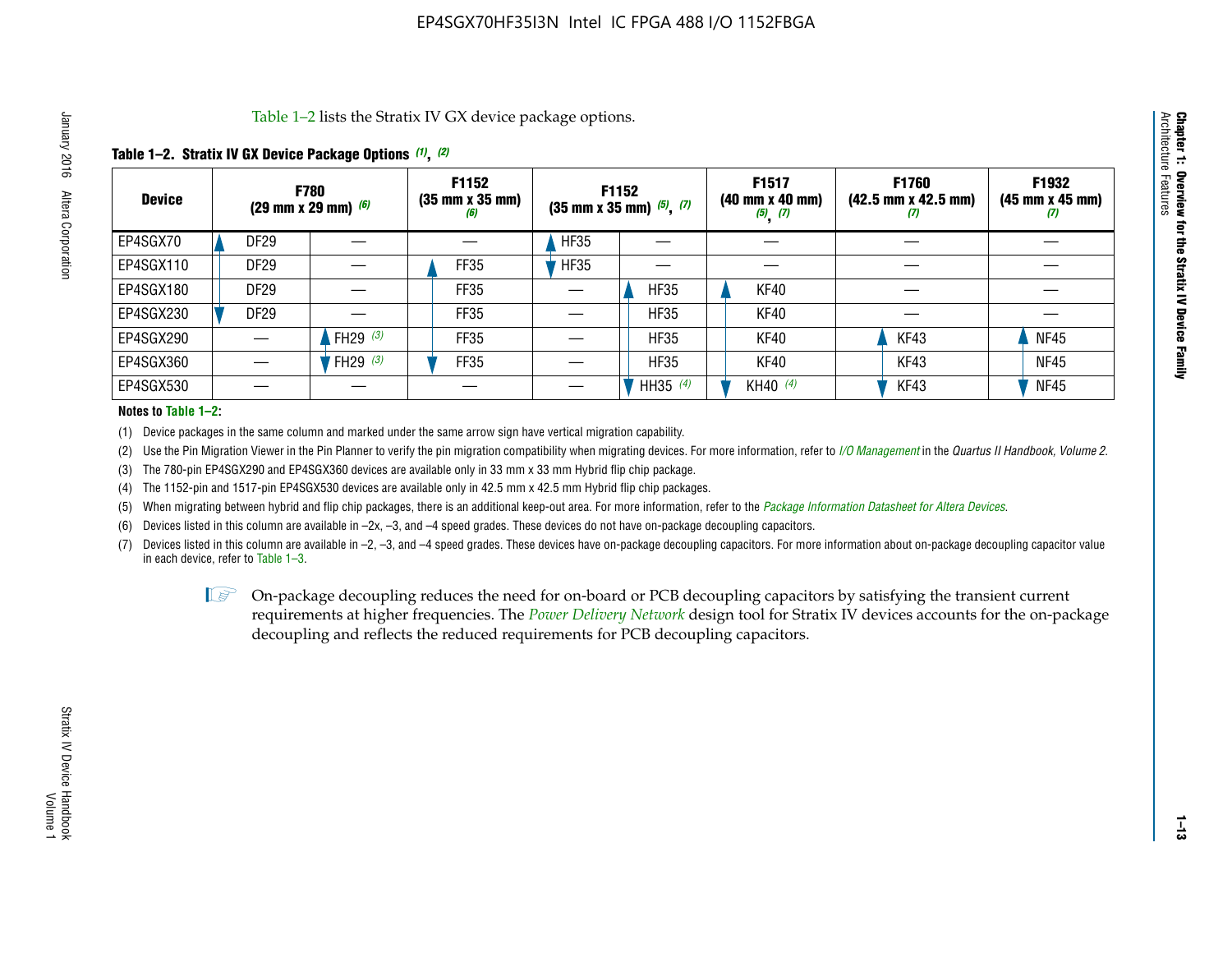| <b>Ordering Information</b> |                            | <b>V<sub>cc</sub></b>               | V <sub>ccio</sub>    | V <sub>CCL GXB</sub>         | V <sub>CCA_L/R</sub> | V <sub>CCT</sub> and V <sub>CCR</sub> (Shared)   |
|-----------------------------|----------------------------|-------------------------------------|----------------------|------------------------------|----------------------|--------------------------------------------------|
| EP4SGX70                    | <b>HF35</b>                | $2\times1$ uF + $2\times470$ nF     | 10nF per bank $(2)$  | 100nF per transceiver block  | 100 <sub>n</sub> F   | $1 \times 470$ nF + $1 \times 47$ nF per side    |
| EP4SGX110                   | <b>HF35</b>                | $2\times1$ uF + $2\times470$ nF     | 10nF per bank $(2)$  | 100nF per transceiver block  | 100 <sub>n</sub> F   | $1\times470$ nF + $1\times47$ nF per side        |
| EP4SGX180                   | <b>HF35</b><br>KF40        | $2\times1$ uF + $2\times470$ nF     | 10nF per bank $(2)$  | 100nF per transceiver block  | 100 <sub>n</sub> F   | $1 \times 470$ nF + $1 \times 47$ nF per side    |
| EP4SGX230                   | <b>HF35</b><br>KF40        | $2 \times 1$ uF + $2 \times 470$ nF | 10 nF per bank $(2)$ | 100 nF per transceiver block | 100 nF               | $1 \times 470$ nF + $1 \times 47$ nF<br>per side |
| EP4SGX290                   | <b>HF35</b><br><b>KF40</b> |                                     |                      |                              |                      | $1 \times 470$ nF + $1 \times 47$ nF             |
|                             | KF43<br><b>NF45</b>        | $4 \times 1$ uF + $4 \times 470$ nF | 10 nF per bank $(2)$ | 100 nF per transceiver block | 100nF                | per side                                         |
|                             | <b>HF35</b><br>KF40        |                                     |                      |                              |                      | $1 \times 470$ nF + $1 \times 47$ nF             |
| EP4SGX360                   | KF43<br><b>NF45</b>        | $4 \times 1$ uF + $4 \times 470$ nF | 10 nF per bank $(2)$ | 100 nF per transceiver block | 100 nF               | per side                                         |
|                             | <b>HH35</b>                |                                     |                      |                              |                      |                                                  |
| EP4SGX530                   | <b>KH40</b><br>KF43        | $4 \times 1$ uF + $4 \times 470$ nF | 10 nF per bank $(2)$ | 100 nF per transceiver block | 100 nF               | $1 \times 470$ nF + $1 \times 47$ nF<br>per side |
|                             | <b>NF45</b>                |                                     |                      |                              |                      |                                                  |

**Notes to Table 1–3:**

(1) Table 1-3 refers to production devices on-package decoupling. For more information about decoupling design of engineering sample (ES) devices, contact [Altera Technical Support](http://mysupport.altera.com/eservice/login.asp).

(2) For I/O banks  $3(*)$ ,  $4(*)$ ,  $7(*)$ , and  $8(*)$  only. There is no OPD for I/O bank  $1(*)$ ,  $2(*)$ ,  $5(*)$ , and  $6(*)$ .

**1–14**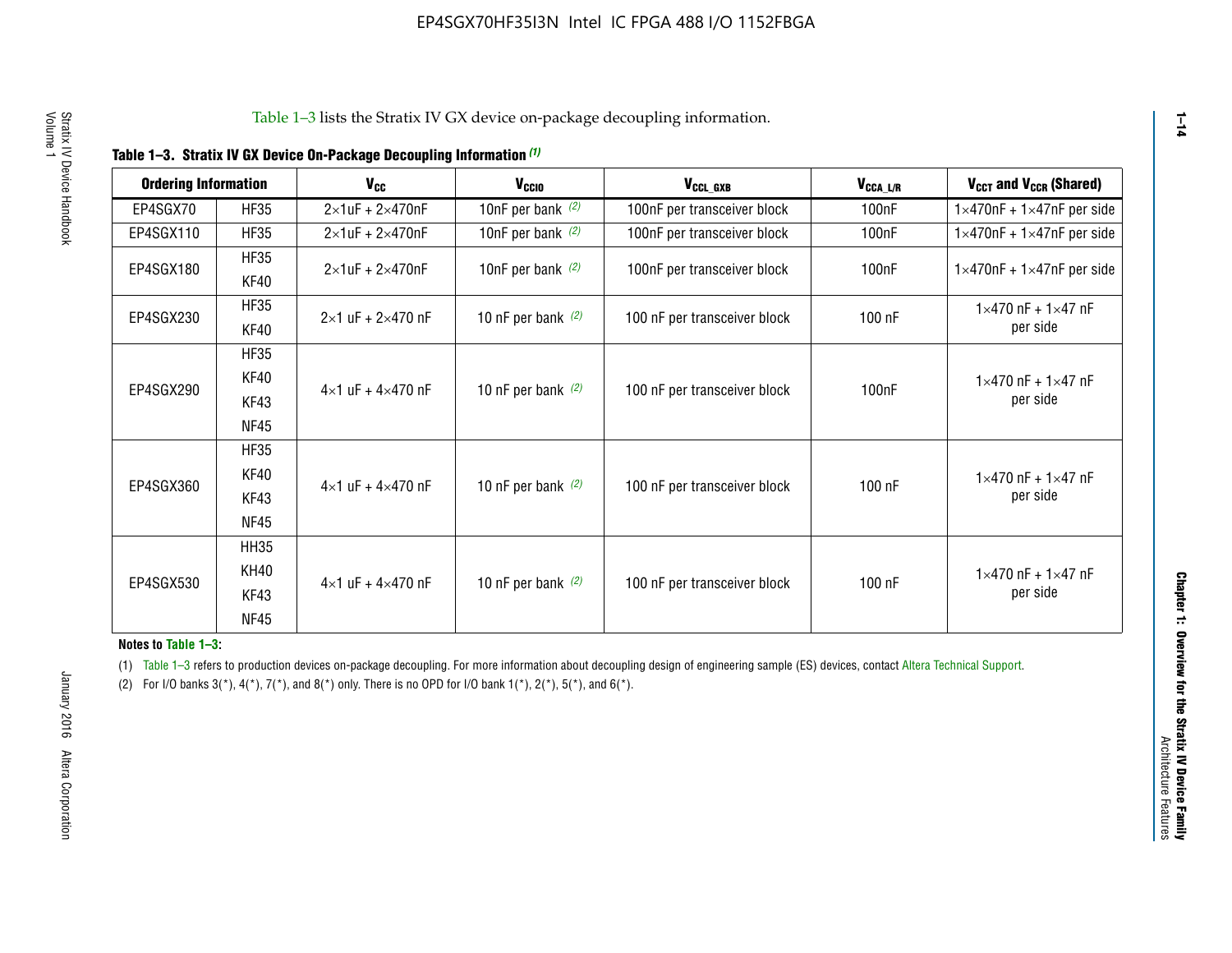#### Table 1–4 lists the Stratix IV E device features.

#### **Table 1–4. Stratix IV E Device Features**

| <b>Feature</b>                                      | <b>EP4SE230</b> |     | <b>EP4SE360</b>                          |              | <b>EP4SE530</b> |              |          | <b>EP4SE820</b> |            |  |
|-----------------------------------------------------|-----------------|-----|------------------------------------------|--------------|-----------------|--------------|----------|-----------------|------------|--|
| Package Pin Count                                   | 780             | 780 | 1152                                     | 1152         | 1517            | 1760         | 1152     | 1517            | 1760       |  |
| ALMs                                                | 91,200          |     | 141,440                                  |              | 212,480         |              |          | 325,220         |            |  |
| LEs                                                 | 228,000         |     | 353,600                                  |              | 531,200         |              |          | 813,050         |            |  |
| High-Speed LVDS<br>SERDES (up to<br>1.6 Gbps) $(1)$ | 56              | 56  | 88                                       | 88           | 112             | 112          | 88       | 112             | 132        |  |
| SPI-4.2 Links                                       | 3               | 3   | 4                                        | 4            |                 | 6            | 4        | 6<br>6          |            |  |
| <b>M9K Blocks</b><br>(256 x 36 bits)                | 1,235           |     | 1,248                                    |              | 1,280           |              | 1610     |                 |            |  |
| M144K Blocks<br>(2048 x 72 bits)                    | 22              |     | 48                                       |              | 64              |              | 60       |                 |            |  |
| <b>Total Memory</b><br>$(MLAB+M9K+$<br>M144K) Kb    | 17,133          |     | 22,564                                   |              | 27,376          |              |          | 33,294          |            |  |
| <b>Embedded Multipliers</b><br>$(18 \times 18)$ (2) | 1,288           |     | 1,040                                    |              | 1,024           |              |          | 960             |            |  |
| PLLs                                                | 4               | 4   | 8                                        | 8            | 12              | 12           | 8        | 12              | 12         |  |
| User I/Os $(3)$                                     | 488             | 488 | 744                                      | 744          | 976             | 976          | 744(4)   | 976 (4)         | 1120 $(4)$ |  |
| Speed Grade<br>(fastest to slowest)                 |                 |     | $-2, -3, -4$ $ -2, -3, -4$ $ -2, -3, -4$ | $-2, -3, -4$ | $-2, -3, -4$    | $-2, -3, -4$ | $-3, -4$ | $-3, -4$        | $-3, -4$   |  |

#### **Notes to Table 1–4:**

(1) The user I/O count from the pin-out files include all general purpose I/Os, dedicated clock pins, and dual purpose configuration pins. Transceiver pins and dedicated configuration pins are not included in the pin count.

(2) Four multiplier adder mode.

(3) Total pairs of high-speed LVDS SERDES take the lowest channel count of  $R_X/T_X$ .

(4) This data is preliminary.

**Chapter 1: Overview for the Stratix IV Device Family**

**Chapter 1: Overview for the Stratix IV Device Family**<br>Architecture Faatures

Architecture Features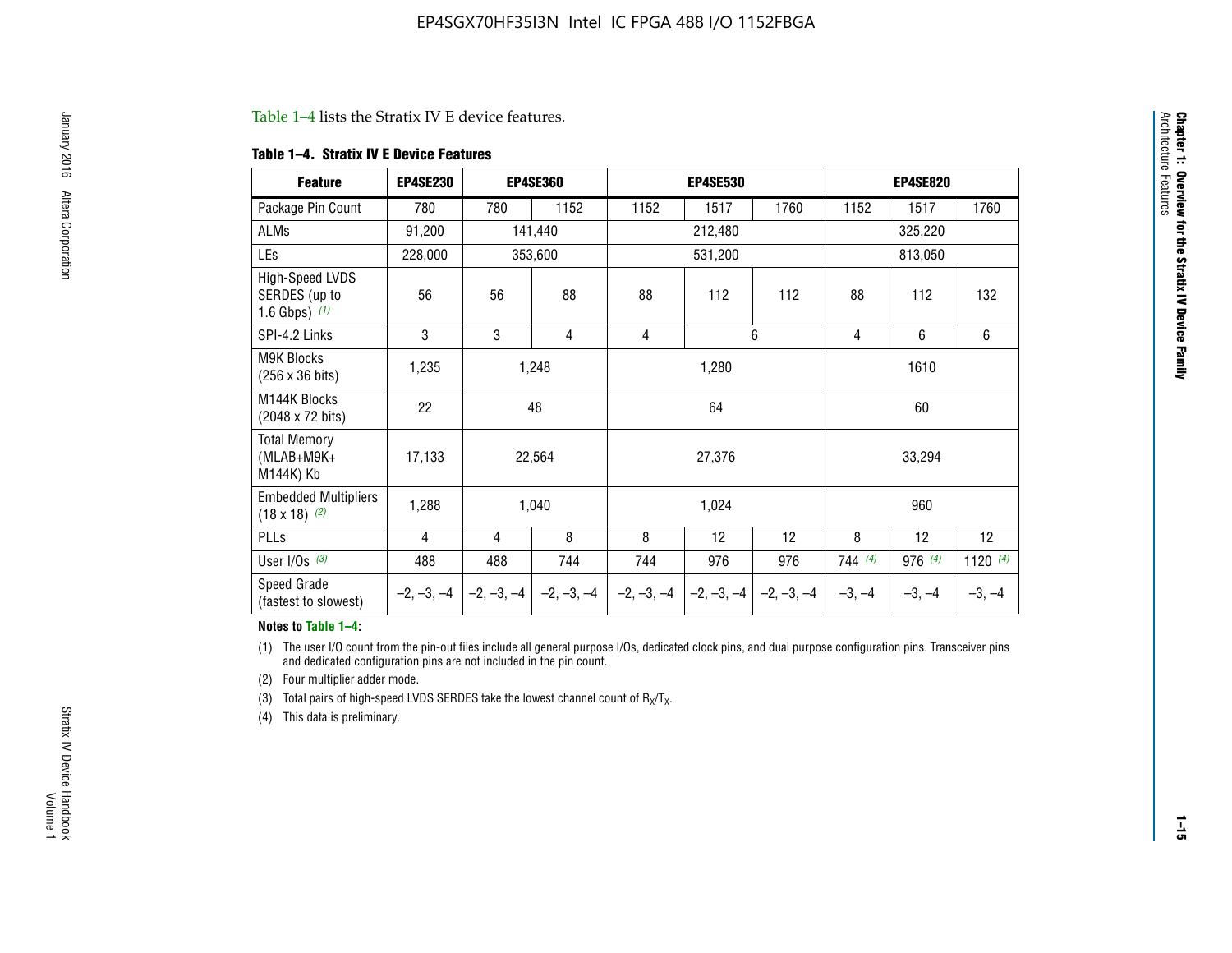Table 1–5 summarizes the Stratix IV E device package options.

| <b>Device</b> | <b>F780</b><br>$(29 \text{ mm} \times 29 \text{ mm})$ $(5)$ , $(6)$ | F1152<br>$(35 \text{ mm} \times 35 \text{ mm})$ $(5)$ $(7)$ | F <sub>1517</sub><br>$(40 \text{ mm} \times 40 \text{ mm})$ (7) | <b>F1760</b><br>$(42.5$ mm x 42.5 mm) $(7)$ |  |  |
|---------------|---------------------------------------------------------------------|-------------------------------------------------------------|-----------------------------------------------------------------|---------------------------------------------|--|--|
| EP4SE230      | F <sub>29</sub>                                                     |                                                             |                                                                 |                                             |  |  |
| EP4SE360      | H29 $(3)$                                                           | F35                                                         |                                                                 |                                             |  |  |
| EP4SE530      |                                                                     | H35 $(4)$                                                   | H40 $(4)$                                                       | F43                                         |  |  |
| EP4SE820      |                                                                     | H35 $(4)$                                                   | H40 $(4)$                                                       | F43                                         |  |  |

**Table 1–5. Stratix IV E Device Package Options** *(1)***,** *(2)*

#### **Notes to Table 1–5:**

(1) Device packages in the same column and marked under the same arrow sign have vertical migration capability.

(2) Use the Pin Migration Viewer in the Pin Planner to verify the pin migration compatibility when migrating devices. For more information, refer to *[I/O Management](http://www.altera.com/literature/hb/qts/qts_qii52013.pdf)* in the *Quartus II Handbook, Volume 2*.

(3) The 780-pin EP4SE360 device is available only in the 33 mm x 33 mm Hybrid flip chip package.

(4) The 1152-pin and 1517-pin for EP4SE530 and EP4SE820 devices are available only in the 42.5 mm x 42.5 mm Hybrid flip chip package.

(5) When migrating between hybrid and flip chip packages, there is an additional keep-out area. For more information, refer to the *[Package](http://www.altera.com/literature/ds/dspkg.pdf)  [Information Datasheet for Altera Devices](http://www.altera.com/literature/ds/dspkg.pdf)*.

(6) Devices listed in this column do not have on-package decoupling capacitors.

(7) Devices listed in this column have on-package decoupling capacitors. For more information about on-package decoupling capacitor value for each device, refer to Table 1–6.

Table 1–6 lists the Stratix IV E on-package decoupling information.

| Table 1–6. Stratix IV E Device On-Package Decoupling Information (1) |  |  |  |  |  |
|----------------------------------------------------------------------|--|--|--|--|--|
|----------------------------------------------------------------------|--|--|--|--|--|

|          | <b>Ordering Information</b> | V <sub>cc</sub>                     | <b>V<sub>CCIO</sub></b> |
|----------|-----------------------------|-------------------------------------|-------------------------|
| EP4SE360 | F <sub>35</sub>             | $4 \times 1$ uF + $4 \times 470$ nF | 10 nF per bank          |
|          | H35                         |                                     |                         |
| EP4SE530 | H40                         | $4\times1$ uF + $4\times470$ nF     | 10 nF per bank          |
|          | F43                         |                                     |                         |
|          | H35                         |                                     |                         |
| EP4SE820 | H40                         | $4\times1$ uF + $4\times470$ nF     | 10 nF per bank          |
|          | F43                         |                                     |                         |

**Note to Table 1–6:**

(1) Table 1–6 refers to production devices on-package decoupling. For more information about decoupling design of engineering sample (ES) devices, contact [Altera Technical Support](http://mysupport.altera.com/eservice/login.asp).

Table 1–7 lists the Stratix IV GT device features.

| <b>Feature</b>                       | <b>EP4S40G2</b> | <b>EP4S40G5</b> | <b>EP4S100G2</b> | <b>EP4S100G3</b> | <b>EP4S100G4</b> | <b>EP4S100G5</b> |         |
|--------------------------------------|-----------------|-----------------|------------------|------------------|------------------|------------------|---------|
| Package Pin Count                    | 1517            | 1517            | 1517             | 1932             | 1932             | 1517             | 1932    |
| <b>ALMs</b>                          | 91,200          | 212,480         | 91,200           | 116,480          | 141,440          | 212.480          |         |
| LEs                                  | 228,000         | 531,200         | 228,000          | 291,200          | 353,600          |                  | 531,200 |
| <b>Total Transceiver</b><br>Channels | 36              | 36              | 36               | 48               | 48               | 36               | 48      |

**Table 1–7. Stratix IV GT Device Features (Part 1 of 2)**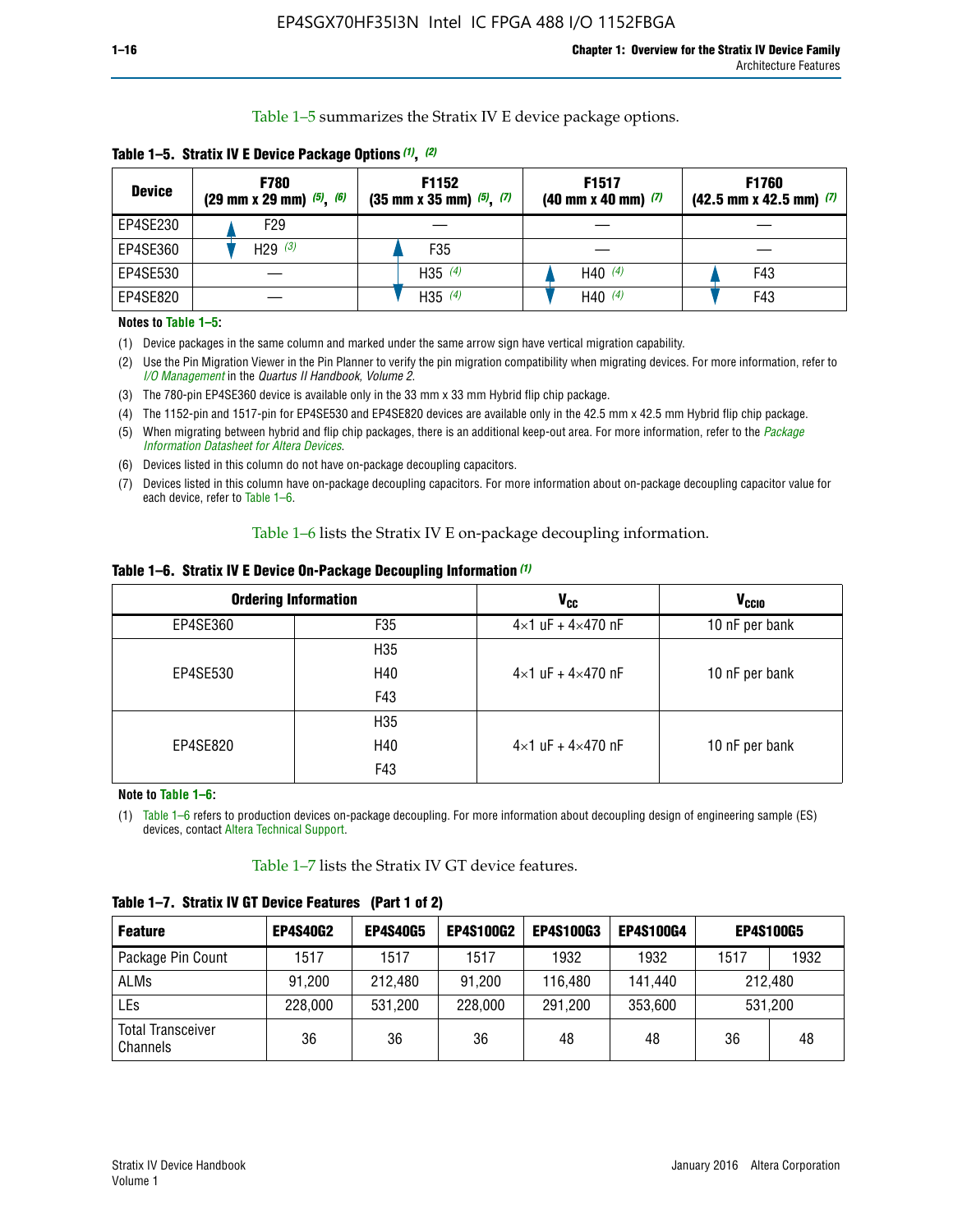#### **Table 1–7. Stratix IV GT Device Features (Part 2 of 2)**

| <b>Feature</b>                                                              | <b>EP4S40G2</b> | <b>EP4S40G5</b> | <b>EP4S100G2</b> | <b>EP4S100G3</b> | <b>EP4S100G4</b> |                | <b>EP4S100G5</b>          |
|-----------------------------------------------------------------------------|-----------------|-----------------|------------------|------------------|------------------|----------------|---------------------------|
| 10G Transceiver<br>Channels<br>(600 Mbps - 11.3 Gbps<br>with PMA + PCS)     | 12              | 12              | 24               | 24               | 24               | 24             | 32                        |
| 8G Transceiver<br>Channels<br>(600 Mbps - 8.5 Gbps<br>with PMA + PCS) $(1)$ | 12              | 12              | $\pmb{0}$        | 8                | 8                | $\mathbf 0$    | 0                         |
| PMA-only CMU<br>Channels<br>(600 Mbps- 6.5 Gbps)                            | 12              | 12              | 12               | 16               | 16               | 12             | 16                        |
| PCIe hard IP Blocks                                                         | $\overline{2}$  | $\overline{2}$  | $\overline{2}$   | $\overline{4}$   | $\overline{4}$   | $\overline{2}$ | $\overline{4}$            |
| <b>High-Speed LVDS</b><br><b>SERDES</b><br>(up to 1.6 Gbps) $(2)$           | 46              | 46              | 46               | 47               | 47               | 46             | 47                        |
| SP1-4.2 Links                                                               | $\overline{2}$  | $\overline{2}$  | $\overline{2}$   | $\overline{2}$   | $\overline{2}$   | $\overline{2}$ | $\overline{2}$            |
| <b>M9K Blocks</b><br>(256 x 36 bits)                                        | 1,235           | 1,280           | 1,235            | 936              | 1,248            |                | 1,280                     |
| M144K Blocks<br>(2048 x 72 bits)                                            | 22              | 64              | 22               | 36               | 48               |                | 64                        |
| Total Memory (MLAB +<br>M9K + M144K) Kb                                     | 17,133          | 27,376          | 17,133           | 17,248           | 22,564           |                | 27,376                    |
| <b>Embedded Multipliers</b><br>$18 \times 18^{(3)}$                         | 1,288           | 1,024           | 1,288            | 832              | 1,024            |                | 1,024                     |
| PLLs                                                                        | 8               | 8               | 8                | 12               | 12               | 8              | 12                        |
| User I/Os $(4)$ , $(5)$                                                     | 654             | 654             | 654              | 781              | 781              | 654            | 781                       |
| Speed Grade<br>(fastest to slowest)                                         | $-1, -2, -3$    | $-1, -2, -3$    | $-1, -2, -3$     | $-1, -2, -3$     | $-1, -2, -3$     |                | $-1, -2, -3$ $-1, -2, -3$ |

**Notes to Table 1–7:**

(1) You can configure all 10G transceiver channels as 8G transceiver channels. For example, the EP4S40G2F40 device has twenty-four 8G transceiver channels and the EP4S100G5F45 device has thirty-two 8G transceiver channels.

(2) Total pairs of high-speed LVDS SERDES take the lowest channel count of  $R_X/T_X$ .

(3) Four multiplier adder mode.

(4) The user I/O count from the pin-out files include all general purpose I/Os, dedicated clock pins, and dual purpose configuration pins. Transceiver pins and dedicated configuration pins are not included in the pin count.

(5) This data is preliminary.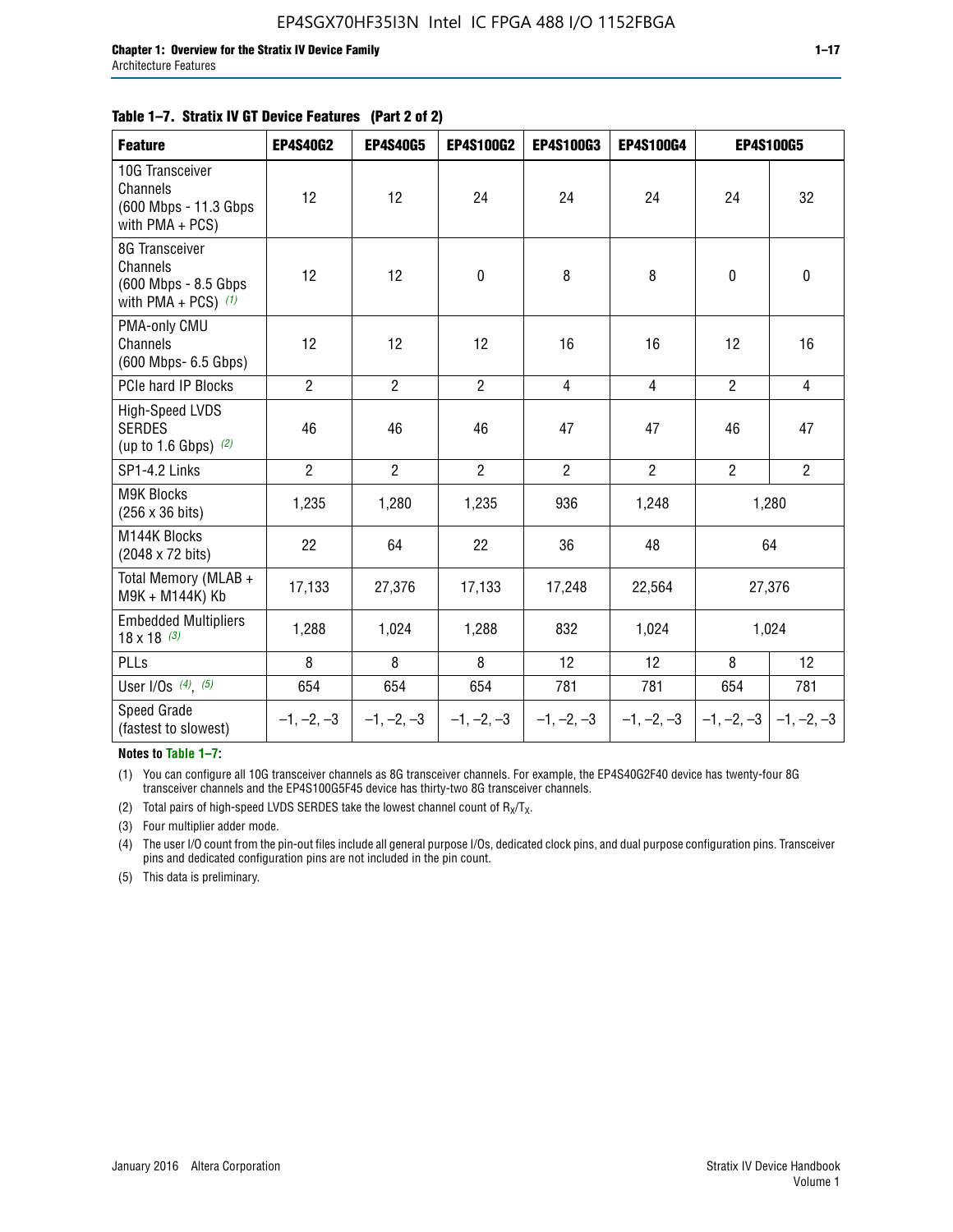Table 1–8 lists the resource counts for the Stratix IV GT devices.

| <b>Device</b>                      | <b>1517 Pin</b><br><b>1932 Pin</b><br>$(40 \text{ mm} \times 40 \text{ mm})$ (3)<br>(45 mm x 45 mm) |     |  |
|------------------------------------|-----------------------------------------------------------------------------------------------------|-----|--|
| <b>Stratix IV GT 40 G Devices</b>  |                                                                                                     |     |  |
| EP4S40G2                           | F40                                                                                                 |     |  |
| EP4S40G5                           | H40 $(4)$ , $(5)$                                                                                   |     |  |
| <b>Stratix IV GT 100 G Devices</b> |                                                                                                     |     |  |
| EP4S100G2                          | F40                                                                                                 |     |  |
| EP4S100G3                          |                                                                                                     | F45 |  |
| EP4S100G4                          |                                                                                                     | F45 |  |
| EP4S100G5                          | (4)<br>(5)<br>H40                                                                                   | F45 |  |

#### **Notes to Table 1–8:**

(1) This table represents pin compatability; however, it does not include hard IP block placement compatability.

- (2) Devices under the same arrow sign have vertical migration capability.
- (3) When migrating between hybrid and flip chip packages, there is an additional keep-out area. For more information, refer to the *[Altera Device Package Information Data Sheet](http://www.altera.com/literature/ds/dspkg.pdf)*.
- (4) EP4S40G5 and EP4S100G5 devices with 1517 pin-count are only available in 42.5-mm x 42.5-mm Hybrid flip chip packages.
- (5) If you are using the hard IP block, migration is not possible.

Table 1–9 lists the Stratix IV GT on-package decoupling information.

**Table 1–9. Stratix IV GT Device On-Package Decoupling Information** *(1)*

| <b>Ordering</b><br><b>Information</b> | Vcc                                 | <b>V<sub>CCIO</sub></b> | V <sub>CCL GXB</sub>            | V <sub>CCA L/R</sub> | V <sub>CCT L/R</sub> | $V_{CCR\_L/R}$ |
|---------------------------------------|-------------------------------------|-------------------------|---------------------------------|----------------------|----------------------|----------------|
| EP4S40G2F40                           | $2 \times 1$ uF + $2 \times 470$ nF | 10 nF per bank $(2)$    | 100 nF per<br>transceiver block | $100$ nF             | $100$ nF             | $100$ nF       |
| EP4S100G2F40                          |                                     |                         |                                 |                      |                      |                |
| EP4S100G3F45                          |                                     | 10 nF per bank $(2)$    | 100 nF per<br>transceiver block | $100$ nF             | $100$ nF             | $100$ nF       |
| EP4S100G4F45                          |                                     |                         |                                 |                      |                      |                |
| EP4S40G5H40                           | $4\times1$ uF + $4\times470$ nF     |                         |                                 |                      |                      |                |
| EP4S100G5H40                          |                                     |                         |                                 |                      |                      |                |
| EP4S100G5F45                          |                                     |                         |                                 |                      |                      |                |

**Notes to Table 1–9:**

(1) Table 1–9 refers to production devices on-package decoupling. For more information about decoupling design of engineering sample (ES) devices, contact [Altera Technical Support](http://mysupport.altera.com/eservice/login.asp).

(2) For I/O banks  $3(*)$ ,  $4(*)$ ,  $7(*)$ , and  $8(*)$  only. There is no OPD for I/O bank  $1(*)$ ,  $2(*)$ ,  $5(*)$ , and  $6(*)$ .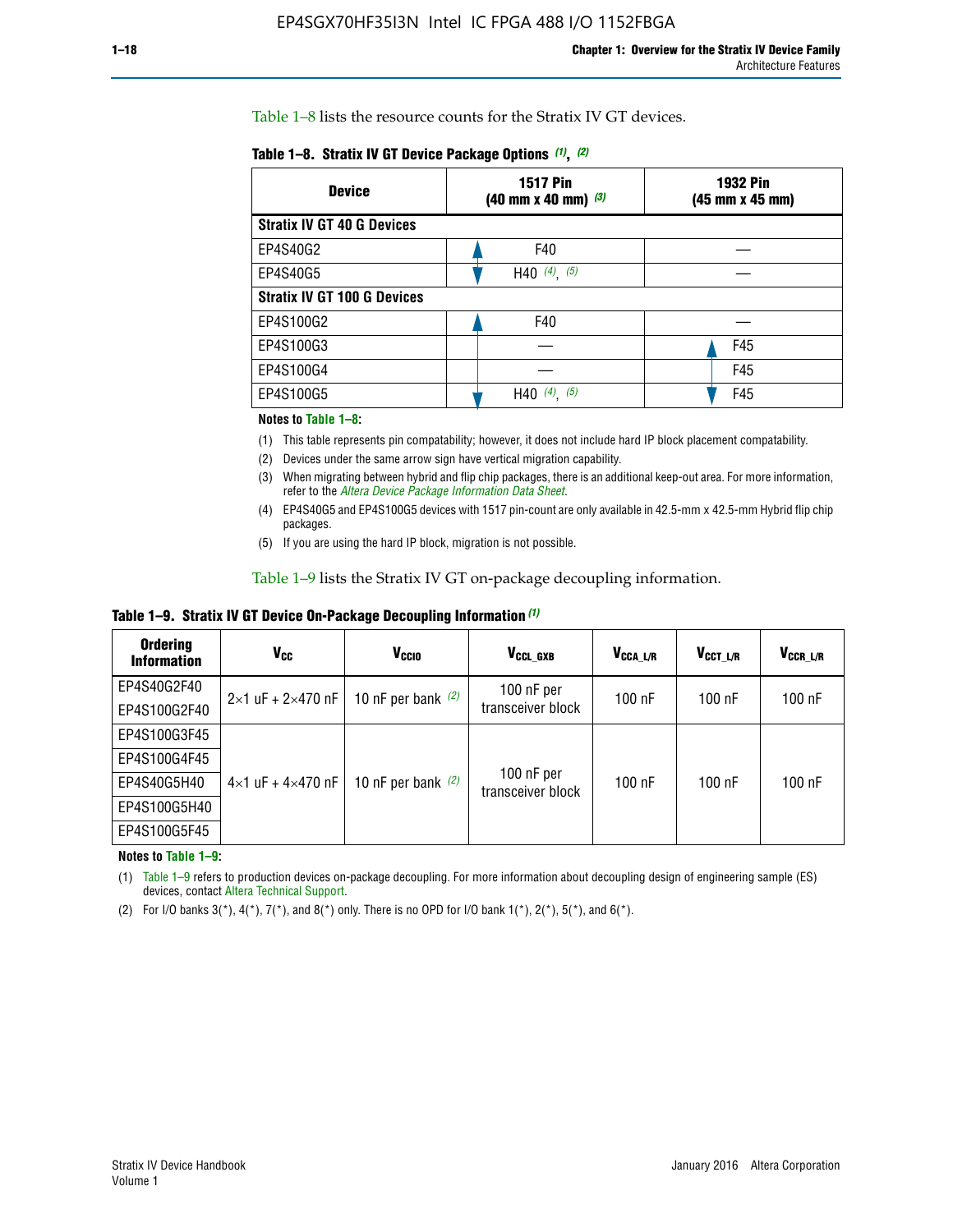# **Integrated Software Platform**

The Quartus II software provides an integrated environment for HDL and schematic design entry, compilation and logic synthesis, full simulation and advanced timing analysis, SignalTap II Logic Analyzer, and device configuration of Stratix IV designs. The Quartus II software provides the MegaWizard<sup> $M$ </sup> Plug-In Manager user interface to generate different functional blocks, such as memory, PLL, and digital signal processing logic. For transceivers, the Quartus II software provides the ALTGX MegaWizard Plug-In Manager interface that guides you through configuration of the transceiver based on your application requirements.

The Stratix IV GX and GT transceivers allow you to implement low-power and reliable high-speed serial interface applications with its fully reconfigurable hardware, optimal signal integrity, and integrated Quartus II software platform.

For more information about the QuarJanuary2016tus II software features, refer to the *[Quartus II Handbook](http://www.altera.com/literature/lit-qts.jsp)*.

# **Ordering Information**

This section describes the Stratix IV E, GT, and GX devices ordering information. Figure 1–4 shows the ordering codes for Stratix IV GX and E devices.



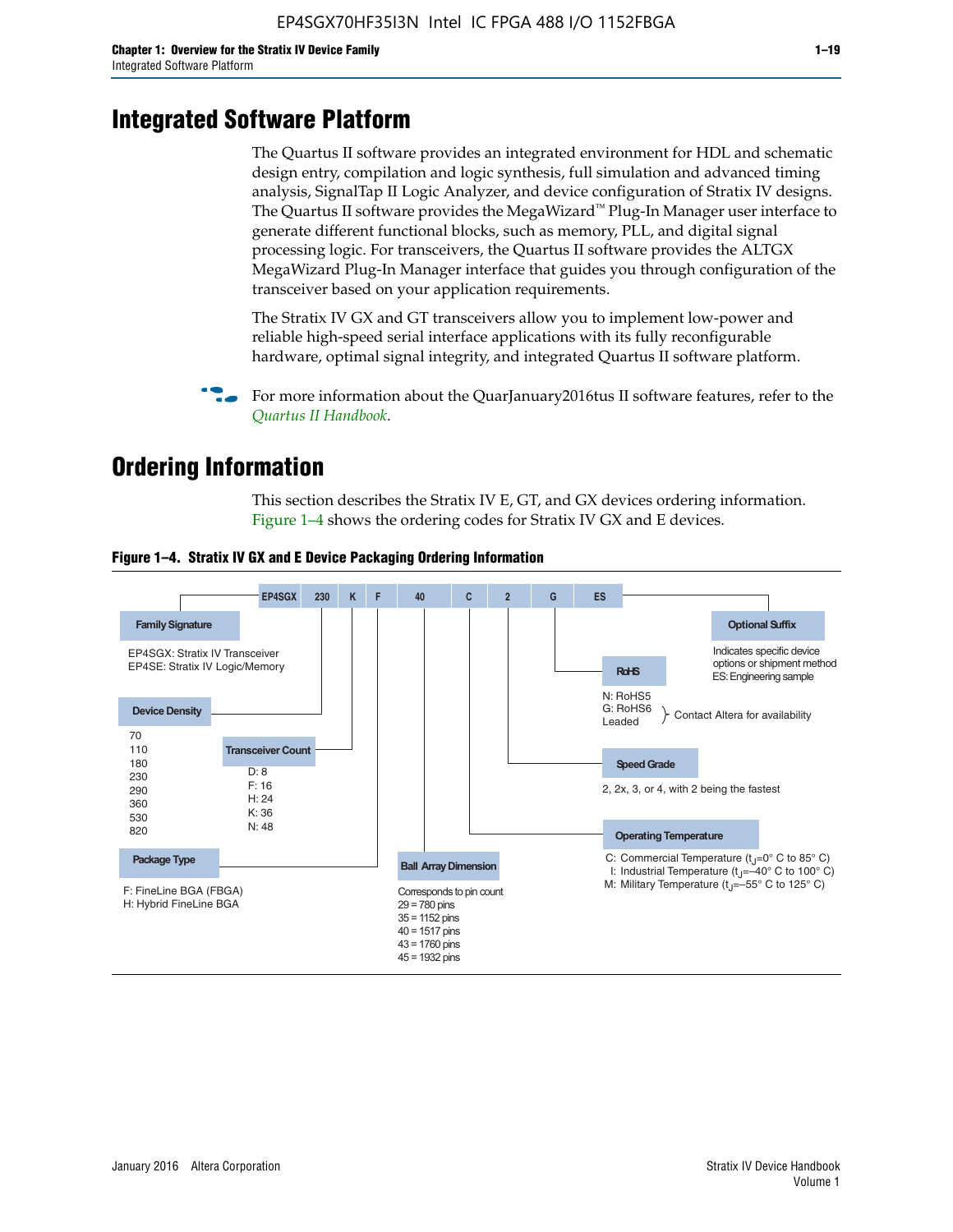Figure 1–5 shows the ordering codes for Stratix IV GT devices.





# **Document Revision History**

Table 1–10 lists the revision history for this chapter.

| Table 1–10. Document Revision History (Part 1 of 2) |  |  |  |  |  |
|-----------------------------------------------------|--|--|--|--|--|
|-----------------------------------------------------|--|--|--|--|--|

| <b>Date</b>       | Version | <b>Changes</b>                                         |
|-------------------|---------|--------------------------------------------------------|
| January 2016      | $3.5\,$ | <b>Updated Figure 1–4 with new RoHS information</b>    |
| September 2012    | 3.4     | ■ Updated Table 1–1 to close FB $#30986$ .             |
|                   |         | Updated Table 1–2 and Table 1–5 to close FB $#31127$ . |
| June 2011         | 3.3     | Added military temperature to Figure 1–4.              |
|                   |         | ■ Updated Table 1–7 and Table 1–8.                     |
| February 2011     | 3.2     | $\blacksquare$ Applied new template.                   |
|                   |         | Minor text edits.                                      |
|                   |         | <b>Updated Table 1–1, Table 1–2, and Table 1–7.</b>    |
| <b>March 2010</b> | 3.1     | ■ Updated Figure $1-3$ .                               |
|                   |         | ■ Updated the "Stratix IV GT Devices" section.         |
|                   |         | Added two new references to the Introduction section.  |
|                   |         | Minor text edits.                                      |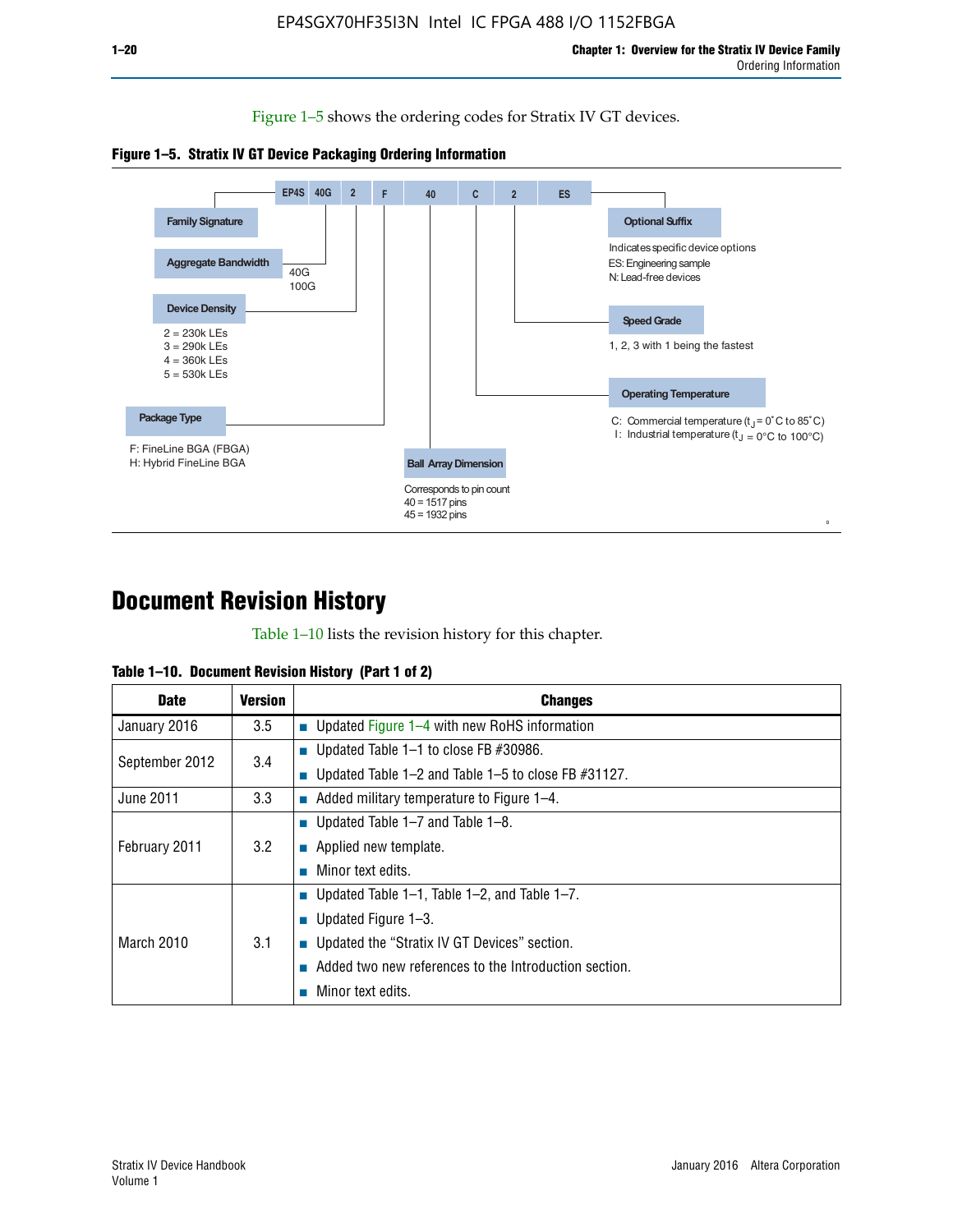#### **Table 1–10. Document Revision History (Part 2 of 2)**

| <b>Date</b>      | <b>Version</b> | <b>Changes</b>                                                                                                                                                                                                                                                                    |  |  |
|------------------|----------------|-----------------------------------------------------------------------------------------------------------------------------------------------------------------------------------------------------------------------------------------------------------------------------------|--|--|
|                  |                | ■ Updated the "Stratix IV Device Family Overview", "Feature Summary", "Stratix IV GT<br>Devices", "High-Speed Transceiver Features", "FPGA Fabric and I/O Features", "Highest<br>Aggregate Data Bandwidth", "System Integration", and "Integrated Software Platform"<br>sections. |  |  |
| November 2009    | 3.0            | $\blacksquare$ Added Table 1-3, Table 1-6, and Table 1-9.                                                                                                                                                                                                                         |  |  |
|                  |                | $\blacksquare$ Updated Table 1-1, Table 1-2, Table 1-4, Table 1-5, Table 1-7, and Table 1-8.                                                                                                                                                                                      |  |  |
|                  |                | ■ Updated Figure 1–3, Figure 1–4, and Figure 1–5.                                                                                                                                                                                                                                 |  |  |
|                  |                | $\blacksquare$ Minor text edits.                                                                                                                                                                                                                                                  |  |  |
| <b>June 2009</b> | 2.4            | $\blacksquare$ Updated Table 1-1.                                                                                                                                                                                                                                                 |  |  |
|                  |                | Minor text edits.                                                                                                                                                                                                                                                                 |  |  |
|                  |                | $\blacksquare$ Added Table 1–5, Table 1–6, and Figure 1–3.                                                                                                                                                                                                                        |  |  |
|                  |                | $\blacksquare$ Updated Figure 1-5.                                                                                                                                                                                                                                                |  |  |
| April 2009       | 2.3            | Updated Table $1-1$ , Table $1-2$ , Table $1-3$ , and Table $1-4$ .                                                                                                                                                                                                               |  |  |
|                  |                | ■ Updated "Introduction", "Feature Summary", "Stratix IV GX Devices", "Stratix IV GT<br>Devices", "Architecture Features", and "FPGA Fabric and I/O Features"                                                                                                                     |  |  |
|                  | 2.2            | ■ Updated "Feature Summary", "Stratix IV GX Devices", "Stratix IV E Device", "Stratix IV<br>GT Devices", "Signal Integrity"                                                                                                                                                       |  |  |
| March 2009       |                | Removed Tables 1-5 and 1-6                                                                                                                                                                                                                                                        |  |  |
|                  |                | Updated Figure 1-4                                                                                                                                                                                                                                                                |  |  |
|                  |                | ■ Updated "Introduction", "Feature Summary", "Stratix IV Device Diagnostic Features",<br>"Signal Integrity", "Clock Networks", "High-Speed Differential I/O with DPA and Soft-<br>CDR", "System Integration", and "Ordering Information" sections.                                |  |  |
|                  |                | Added "Stratix IV GT 100G Devices" and "Stratix IV GT 100G Transceiver Bandwidth"<br>sections.                                                                                                                                                                                    |  |  |
| March 2009       | 2.1            | <b>Updated Table 1–1, Table 1–2, Table 1–3, and Table 1–4.</b>                                                                                                                                                                                                                    |  |  |
|                  |                | $\blacksquare$ Added Table 1-5 and Table 1-6.                                                                                                                                                                                                                                     |  |  |
|                  |                | ■ Updated Figure $1-3$ and Figure $1-4$ .                                                                                                                                                                                                                                         |  |  |
|                  |                | $\blacksquare$ Added Figure 1-5.                                                                                                                                                                                                                                                  |  |  |
|                  |                | Removed "Referenced Documents" section.                                                                                                                                                                                                                                           |  |  |
|                  | 2.0            | Updated "Feature Summary" on page 1-1.                                                                                                                                                                                                                                            |  |  |
| November 2008    |                | ■ Updated "Stratix IV Device Diagnostic Features" on page 1-7.                                                                                                                                                                                                                    |  |  |
|                  |                | Updated "FPGA Fabric and I/O Features" on page 1-8.                                                                                                                                                                                                                               |  |  |
|                  |                | $\blacksquare$ Updated Table 1-1.                                                                                                                                                                                                                                                 |  |  |
|                  |                | Updated Table 1-2.                                                                                                                                                                                                                                                                |  |  |
|                  |                | Updated "Table 1-5 shows the total number of transceivers available in the Stratix IV GT<br>Device." on page 1-15.                                                                                                                                                                |  |  |
| <b>July 2008</b> | 1.1            | Revised "Introduction".                                                                                                                                                                                                                                                           |  |  |
| May 2008         | 1.0            | Initial release.                                                                                                                                                                                                                                                                  |  |  |